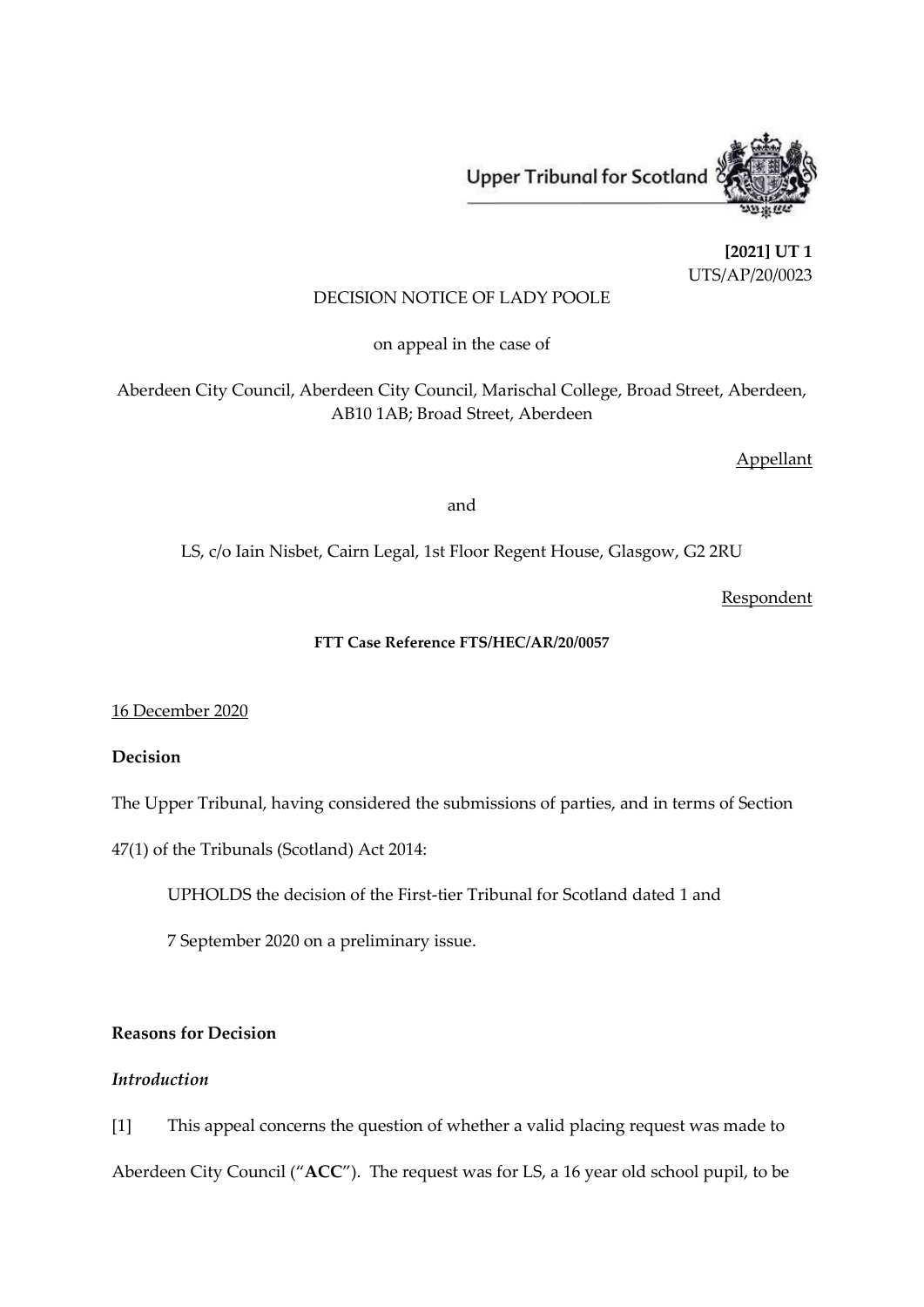placed in the Royal National College for the Blind in Hereford, England ("**RNC**"). ACC rejected the request because it considered RNC was not a school. The appeal is about the proper construction of legislation governing placing requests for young persons with additional support needs ("**ASN**").

## *Factual background and procedural history*

[2] LS has a brain tumour which presses on her optic nerve, adversely affecting her vision. She has no vision in her right eye, very restricted vision in her left eye and is registered blind. She has problems with speed of information processing and psychomotor skills. She suffers from fatigue. It is not in dispute that LS has ASN. She has a co-ordinated support plan. She is currently an S5 pupil in a school for which ACC is responsible. She receives additional support there.

[3] On 23 January 2020, after assessment, LS was offered a place for a 3 year period at RNC. The place was to begin in September 2020. RNC is an independent college of further education for young people and adults who are visually impaired or blind. It takes people who are aged from 16 up to 25. About 50% of RNC's students are between 16 and 18 years old, and the other 50% are between 18 and 25. RNC provides a dual model curriculum with both academic and vocational pathways, including studying for qualifications such as GCSE, AS and A level. It prepares students for independent living, transition to employment and progression to higher education.

[4] ACC's response to LS's request to be placed at RNC was provided by email dated 8 June 2020. ACC decided that the placing request was incompetent because RNC was a college of further education and not a school. ACC did not in that email provide information which Section 28(2)(c) and (e) of the Education (Additional Support for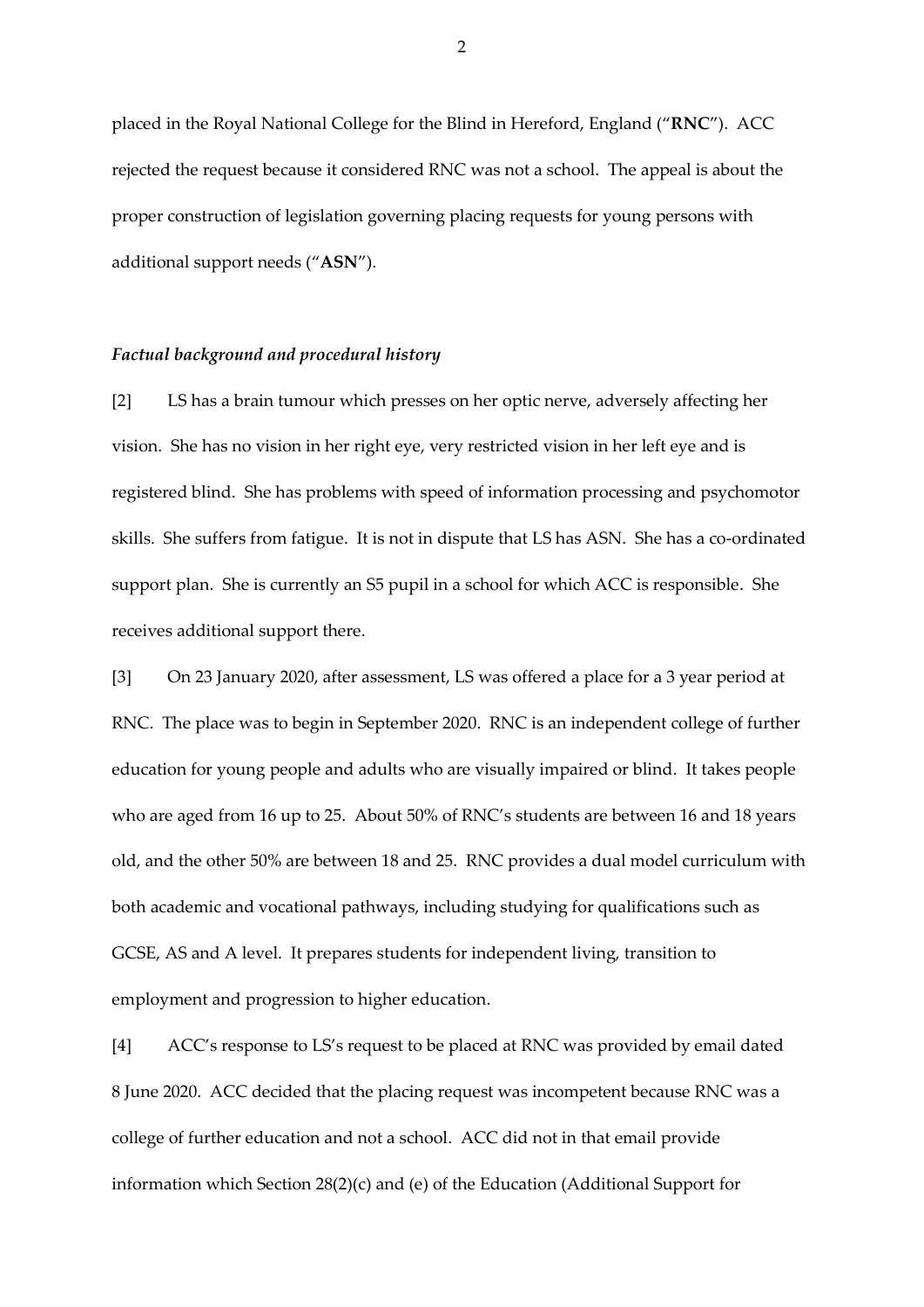Learning) (Scotland) Act 2004 (the "**2004 Act**") requires to be provided if a placing request is refused. The case of *DS* v *Fife Council* 2016 SC 556 found that provision of advice about other options and strategies may be a reasonable adjustment for a disabled pupil. ACC did not provide such advice.

[5] On 25 June 2020, the First-tier Tribunal for Scotland ("**FtT**") received an application on behalf of LS challenging the decision of ACC. On 2 July 2020, following a hearing by telephone conference call, the FtT issued directions stating among other things: "There is a preliminary question over whether the institution specified in the appellant's request is a 'school' for the purposes of the 2004 Act. Until that question is resolved, the reference cannot proceed". Parties were agreed this matter should be determined by a legal member sitting alone. On 28 August 2020 there was a virtual hearing on the preliminary issue at which evidence was led.

[6] On 1 September 2020, the FtT found that RNC satisfied the criteria to qualify as a school under relevant legislation, and LS had made a valid placing request. Reasons for that decision were issued by the legal member on 7 September 2020. ACC applied to review and appeal the decision. A different legal member issued a directions notice dated 27 September ordering a review. On 13 October 2020 there was a decision by the original legal member to take no action on the review. On 4 November 2020, the different legal member issued a decision granting permission to appeal to the Upper Tribunal for Scotland ("**UTS**") on two out of three grounds of appeal advanced. Permission was refused on the third ground.

[7] On 12 November 2020, ACC sought further permission from UTS to appeal the ground upon which permission had been refused by the FtT. On 17 November 2020, the UTS granted permission for the additional ground of appeal. On 19 November 2020, having first invited submissions on proposed orders, the UTS made procedural orders for written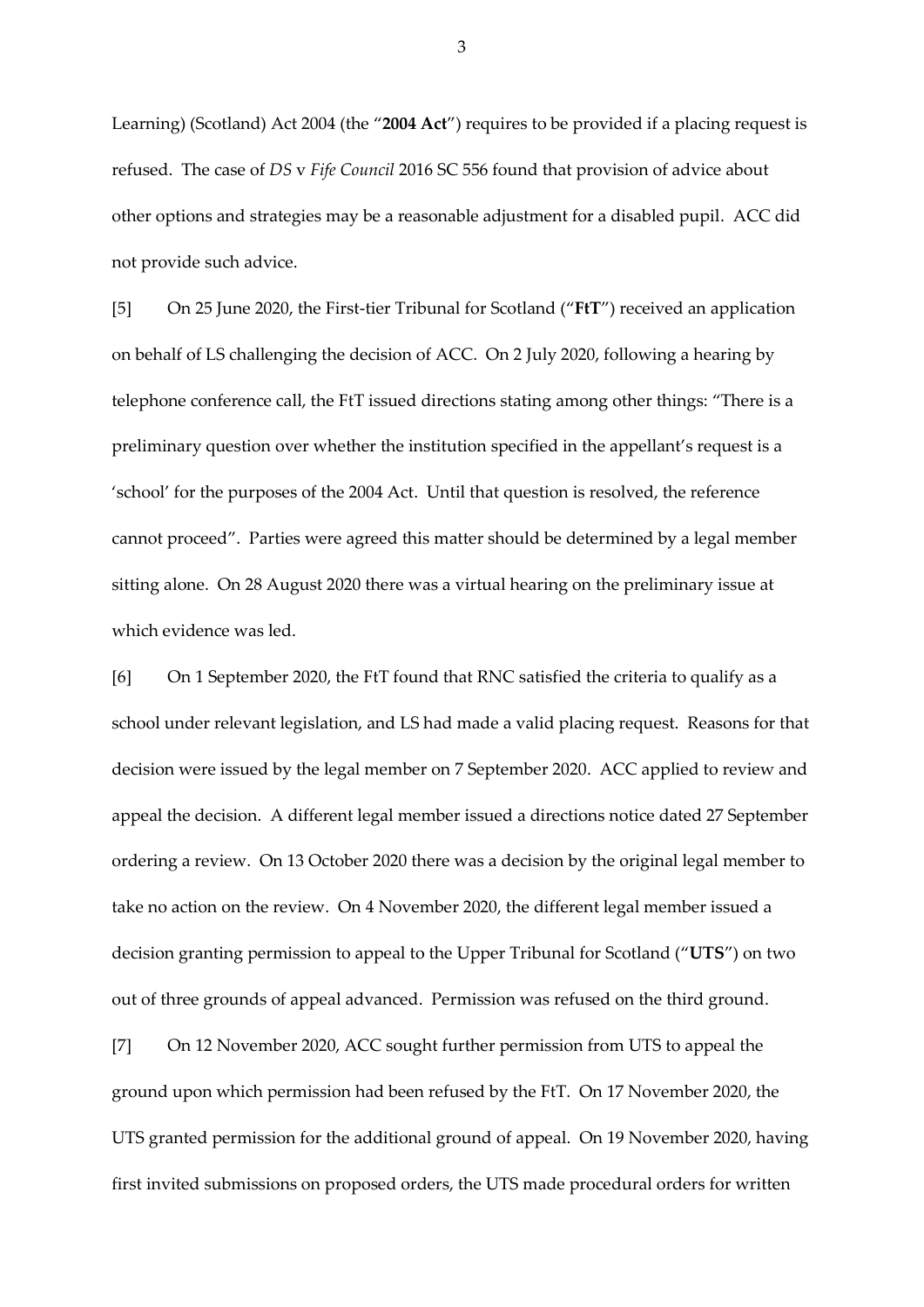submissions, authorities and any documents. After receipt of submissions, there was an oral hearing on 11 December 2020.

## *Grounds of appeal*

[8] ACC challenges the finding of the FtT that there was a valid placing request. There are three grounds of challenge to the FtT's decision, summarised as follows:

8.1 The FtT failed to consider that the distinction between a school and an institution for further education lies in whether the establishment in question makes any provision for pupils or students of school age, and not the nature of the qualifications to which the curriculum is directed

8.2 The FtT erred in dismissing the statutory definition of "school" provided in section 29(2) of the 2004 Act and section 135(1) of the Education (Scotland) Act 1980 (the "1980 Act"). ACC argues that a school in England will fall within the definition of an "independent school", as it is neither managed by a Scottish education authority, nor aided by a grant from the Scottish Ministers; and that the RNC is excluded from qualifying as an "independent school" because it does not provide education for pupils of school age.

8.3 The FtT failed to consider whether the RNC makes provision "wholly or mainly for children (or as the case may be young persons) having ASN", having regard to the definition of ASN in section 1(3) of the 2004 Act. ACC argues that that ASN are defined by reference to children or young persons of the same age in schools under the ACC's management; and that as RNC makes provision for persons aged 16 to 25, it is not provision wholly or mainly directed towards those of the same age as in schools in Aberdeen. ACC states that it advances this ground insofar as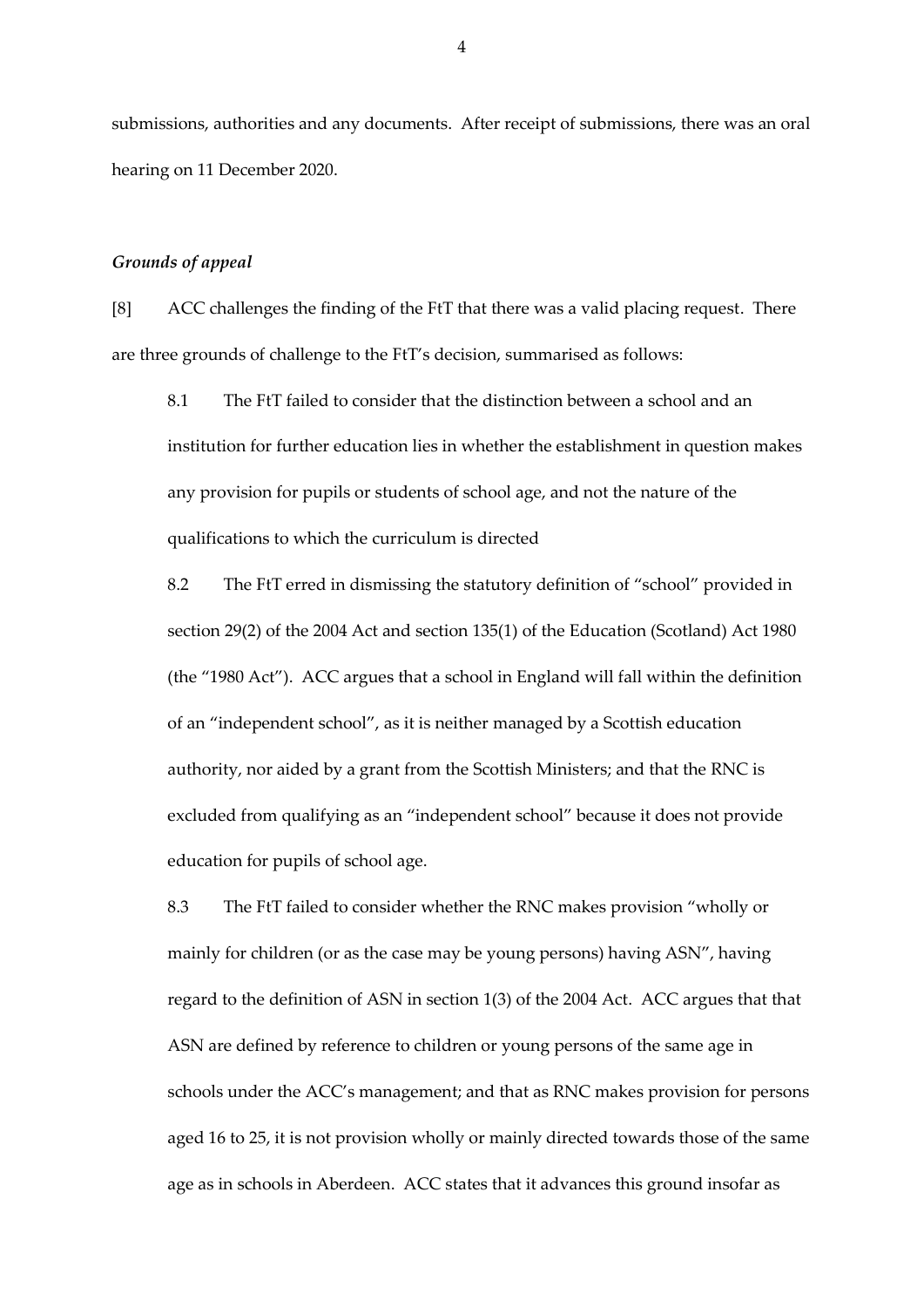section 1(3) of the 2004 Act bears upon the argument in Grounds 1 and 2, that it is fundamental to the definition of a school that it makes provision for pupils of school age.

#### *Governing law*

[9] Placing requests for children and young persons with ASN are governed by Schedule 2 of the 2004 Act (to which Section 22 gives effect). Provisions of the 1980 Act which apply to various other placing requests are disapplied by paragraph 1 of Schedule 2 to the 2004 Act. Paragraph 8 of Schedule 2 makes it clear that paragraphs 2 to 7 apply not only to children but also young persons with ASN. "Young person" is defined in Section 29 of the 2004 Act as a person (a) who is aged 16 years or over, (b) is a pupil at a school, and (c) has, since attaining the age of 16 years or over, remained a pupil at that or another school. It is not in dispute that LS is a young person within this definition.

[10] It is the duty of an education authority to comply with a placing request made under paragraph 2 of Schedule 2, and the education authority must meet the fees and other necessary costs of attendance at the requested school (paragraphs 2(1) and 2(2) of Schedule 2 of the 2004 Act). These duties are not absolute. Paragraph 3 of Schedule 2 sets out a list of exemptions from the duty to comply. Whether any of those exemptions apply in the present case is a matter still to be determined, because the FtT dealt only with one aspect of the case, whether a valid placing request had been made. ACC has indicated that, if necessary, it would seek to rely on paragraph 3(1)(f) in Schedule 2, which among other things allows factors of reasonableness and cost to be taken into account.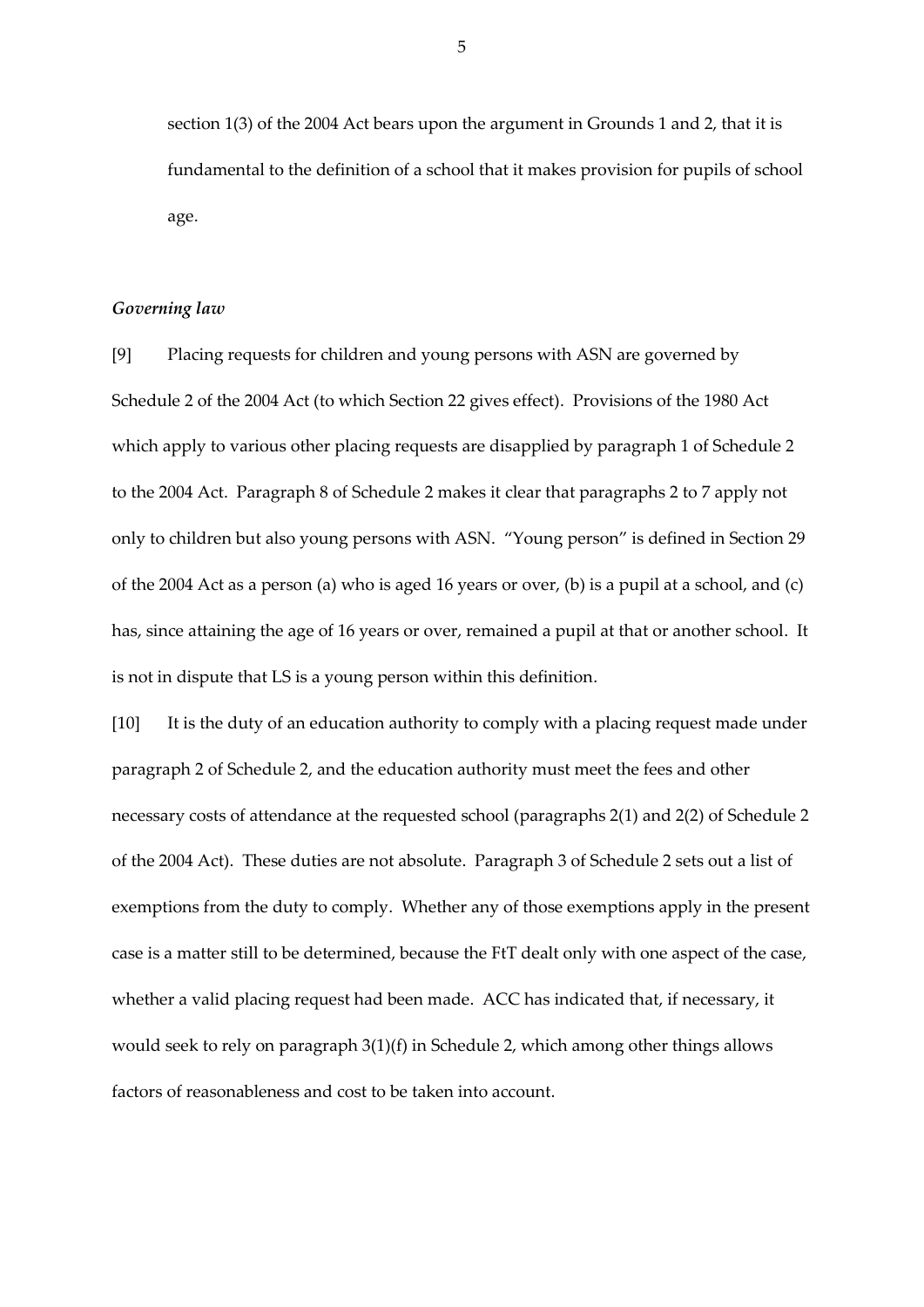[11] The provisions under the 2004 Act which govern the schools to which placing

requests may be made are in paragraph 2 of Schedule 2 of the 2004 Act, and provide as

follows:

" $(1)$  Where the parent of a child having additional support needs makes a request to an education authority to place the child in the school specified in the request, being a school under their management, it is the duty of the authority, subject to paragraph 3, to place the child accordingly.

(2) Where the parent of a child having additional support needs makes a request to the education authority for the area to which the child belongs to place the child in the school specified in the request, not being a public school but being–

(a) a special school the managers of which are willing to admit the child, (b) a school in England, Wales or Northern Ireland the managers of which are willing to admit the child and which is a school making provision wholly or mainly for children (or as the case may be young persons) having additional support needs, or

(c) a school at which education is provided in pursuance of arrangements entered into under section 35 of the [Standards in Scotland's Schools Act 2000]

it is the duty of the authority, subject to paragraph 3, to meet the fees and other necessary costs of the child's attendance at the specified school.

(3) A request made under sub-paragraph (1) or (2) is referred to in this Act as a "placing request" and the school specified in it is referred to in this schedule as the "specified school"."

"Education authority", on whom these duties are incumbent, is defined in Section 29(2) of

the 2004 Act by reference to Section 135(1) of the 1980 Act. It means

"a council constituted under section 2 of the Local Government etc. (Scotland) Act 1994, and

"area" in relation to an education authority shall be construed accordingly".

An education authority is therefore a Scottish local authority. There are other legislative

provisions relevant to this appeal, but they are set out as part of the reasoning below.

# *The parties' arguments*

[12] I am grateful to parties for providing summaries of their arguments to the UTS.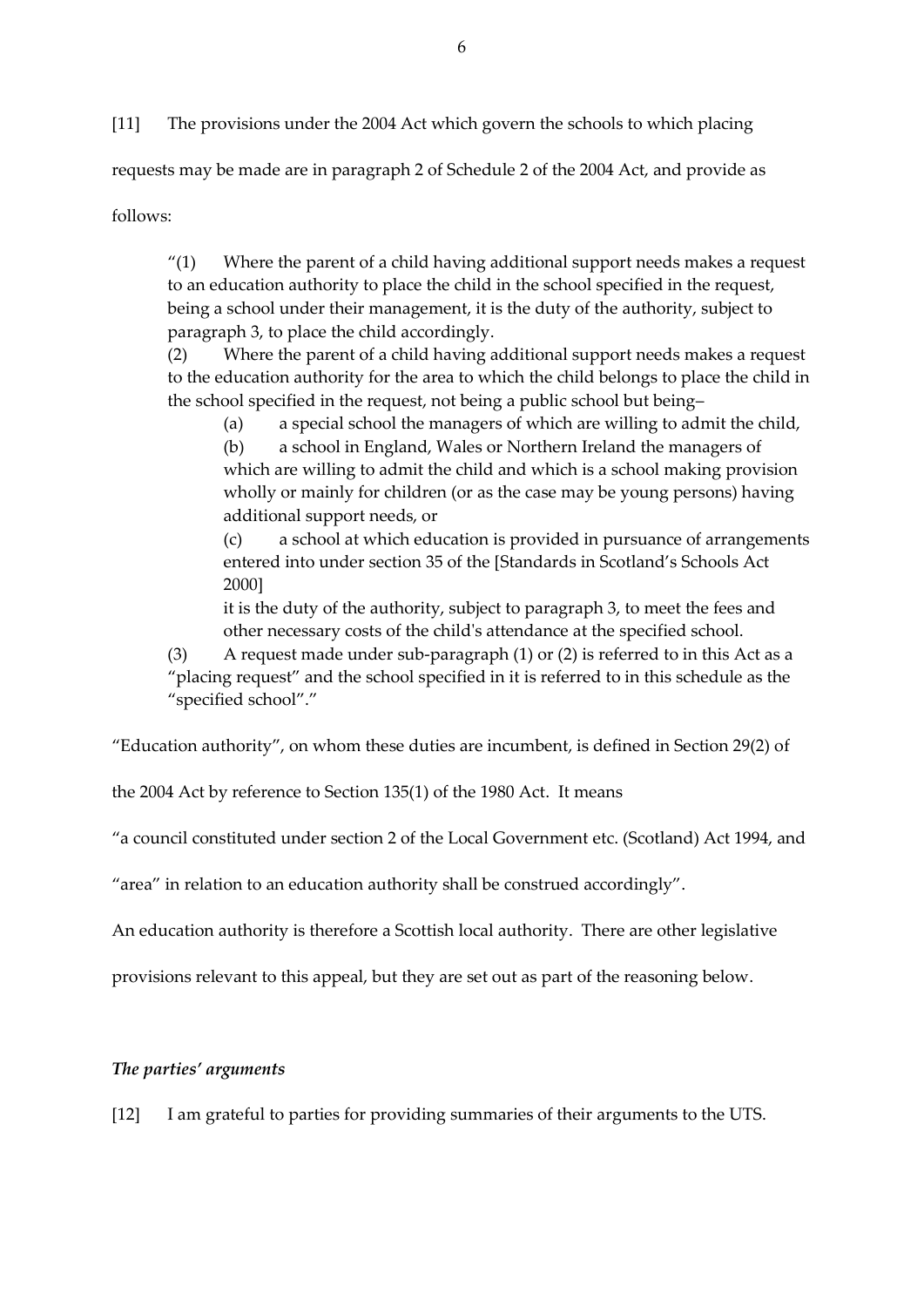12.1 ACC argues that to qualify under paragraph 2(2)(b), the institution in question must be a (fee-paying) "school". The construction of "school" adopted by ACC is argued to be:

a) based on the plain terms of the legislation, which come down to the definition of "independent school" as a school at which full-time education is provided for pupils of school age (whether or not education is also provided for pupils over that age), there being no necessity in the circumstances to depart from this.

b) consistent with the general structure of the institutions education authorities are required to provide, which are principally for school age children, and the

1980 Act excluding any duty to make provision for further education (as defined in the Further and Higher Education (Scotland) Act 1992 as any programme of learning, not being school education, provided for persons over school age, the definition turning on age, not the course undertaken, and funded from central government).

c) consistent with paragraph 2(2)(a) which provides for an education authority to meet fees at a Scottish "special school", paragraph 2(2)(b) mirroring the duty in paragraph 2(2)(a) by providing for an education authority to meet the fees at an equivalent school in England and Wales or Northern Ireland.

d) and takes account of the point that additional support needs are referenced to the needs of pupils in schools in the education authority area, and it is accordingly a qualifying condition that the institution in question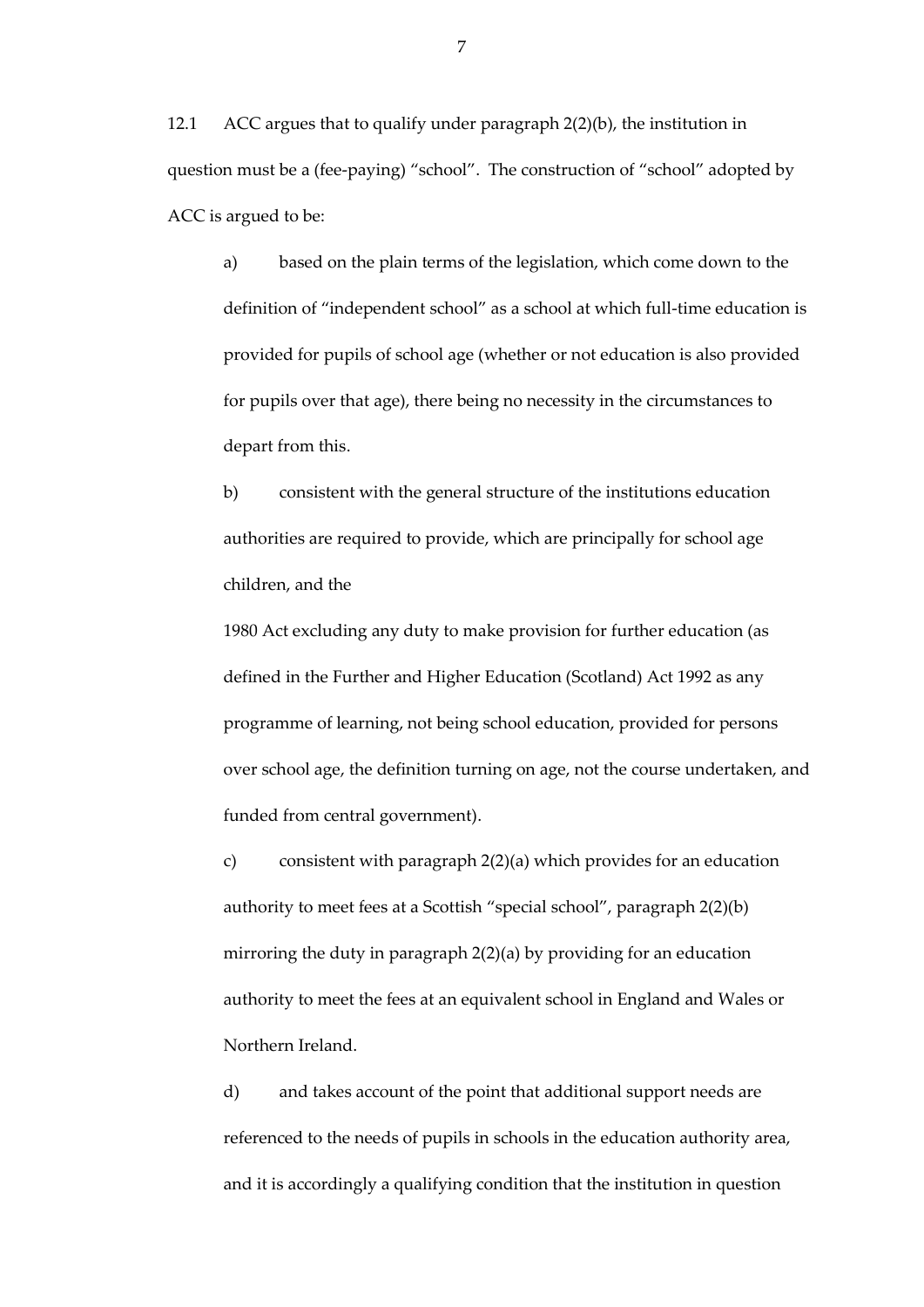makes provision "wholly or mainly" for the needs of such pupils (whether children or young people).

ACC argues that the RNC, as an educational establishment for 16 to 25 year olds, is not a school within the meaning of §2(2)(b). ACC also argues that LS's construction, being based on facts and circumstances, makes the parameters of the duty incumbent on education authorities unclear and exposes all concerned to disputes. ACC submits that an argument that this was the intention of Parliament is unattractive and should not commend itself to the UTS.

12.2 LS argues that the FtT did not err in law in concluding that the term "independent school" refers only to independent schools in Scotland. This is consistent with Sheriff Principal Caplan's decision in the case of *Lamont v. Strathclyde Regional Council* 1988 SLT (Sh Ct) 9 (at 12D). That being so, the context of paragraph 2(2)(b) of Schedule 2 of the 2004 Act requires the definition of school to be read as if the requirement to be a public school, grant-aided school or independent school were not there, this being the approach taken by the FtT. The proposition advanced by ACC, that an institution providing education only for young people and not for children as well cannot be a school, is found only in the definition of "independent school". That restriction applies only to independent schools (in Scotland) and is absent in the definitions of "school", "public school", "grant-aided school" and "special school". There is no justification for applying it in the context of paragraph 2(2)(b), not least because the wording of that paragraph "(or as the case may be young persons)" explicitly allows for a school making provision for young persons only. LS argues that the approach of the FtT should be upheld.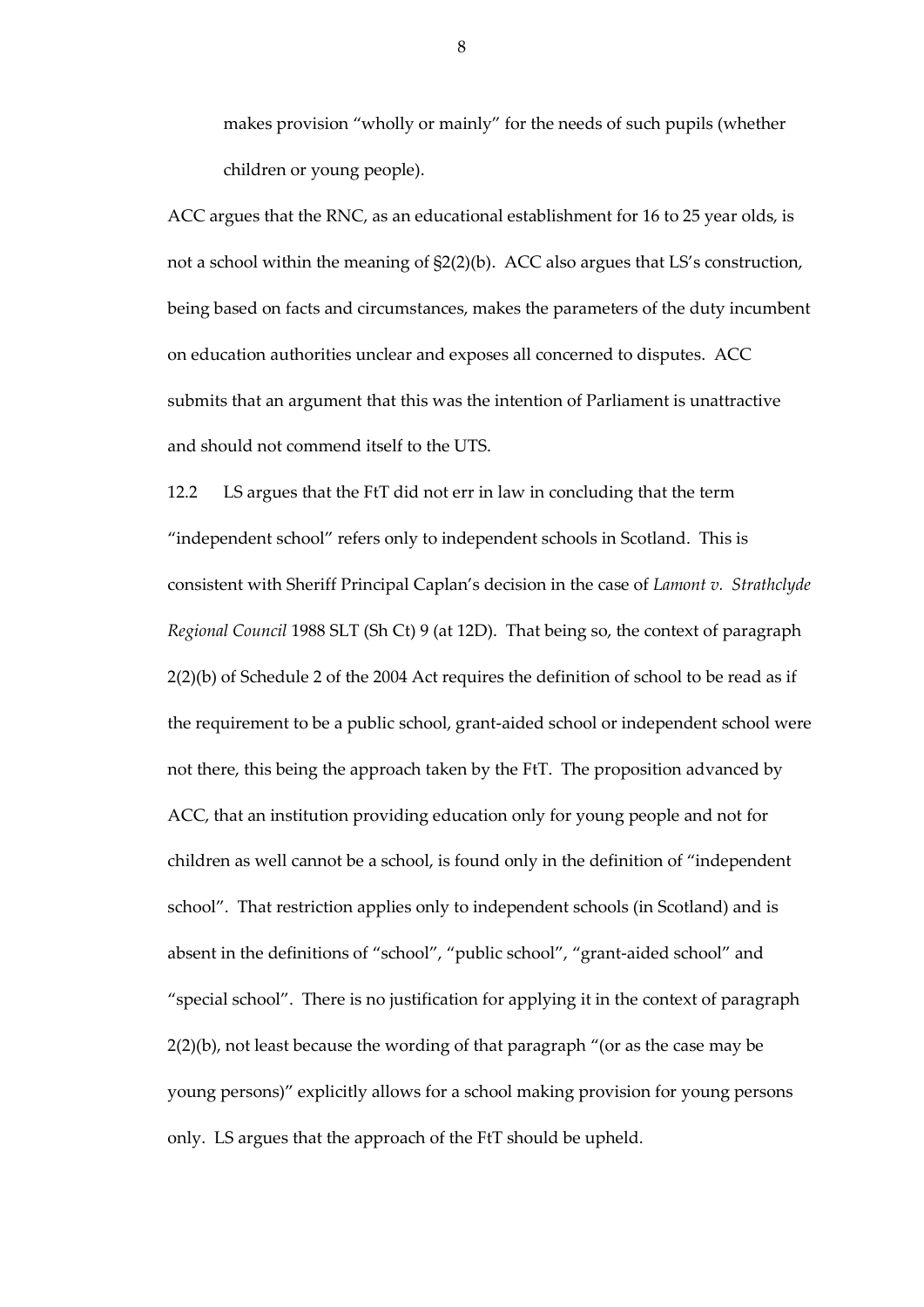## *The 2004 Act*

[13] The long title of the 2004 Act is "An Act of the Scottish Parliament to make provision for additional support in connection with the school education of children and young persons having ASN, and for connected purposes". The Act's purpose is to make provision for people with ASN in connection with school education.

[14] The 2004 Act allows provision of additional support for children and young persons in the area of an education authority not only in Scotland, but also elsewhere. Section 25 empowers education authorities to make arrangements for a child or young person with ASN to attend an establishment (whether or not a school) outwith the United Kingdom. Schedule 2(2)(b) makes provision for placing requests to schools in England, Wales and Northern Ireland. These provisions reversed the effect of the decision in *Lamont* v *Strathclyde Regional Council* 1988 SLT (Sh Ct) 9 confining placing requests to institutions in Scotland. There are provisions in other legislative instruments which may empower local authorities to assist with education for people with ASN outwith Scotland, including Sections 49 and 50 of the 1980 Act.

[15] Different countries have different education systems, which may not be organised in the same way as the Scottish education system. Different legislative frameworks may apply, which arrange and define educational institutions in ways which may not be identical between countries. For example, a comparison of definitions of some educational institutions in England (Section 83 of the Children and Families Act 2014, and Section 337 and 463 of the Education Act 1996) and Scotland (parts of Section 135(1) of the 1980 Act incorporated by Section 29 of the 2004 Act for ASN cases) reveal a number of differences. [16] How then does the 2004 Act define the institutions to which a placing request may be made outwith Scotland? The parts of the 2004 Act about provision in England, Wales and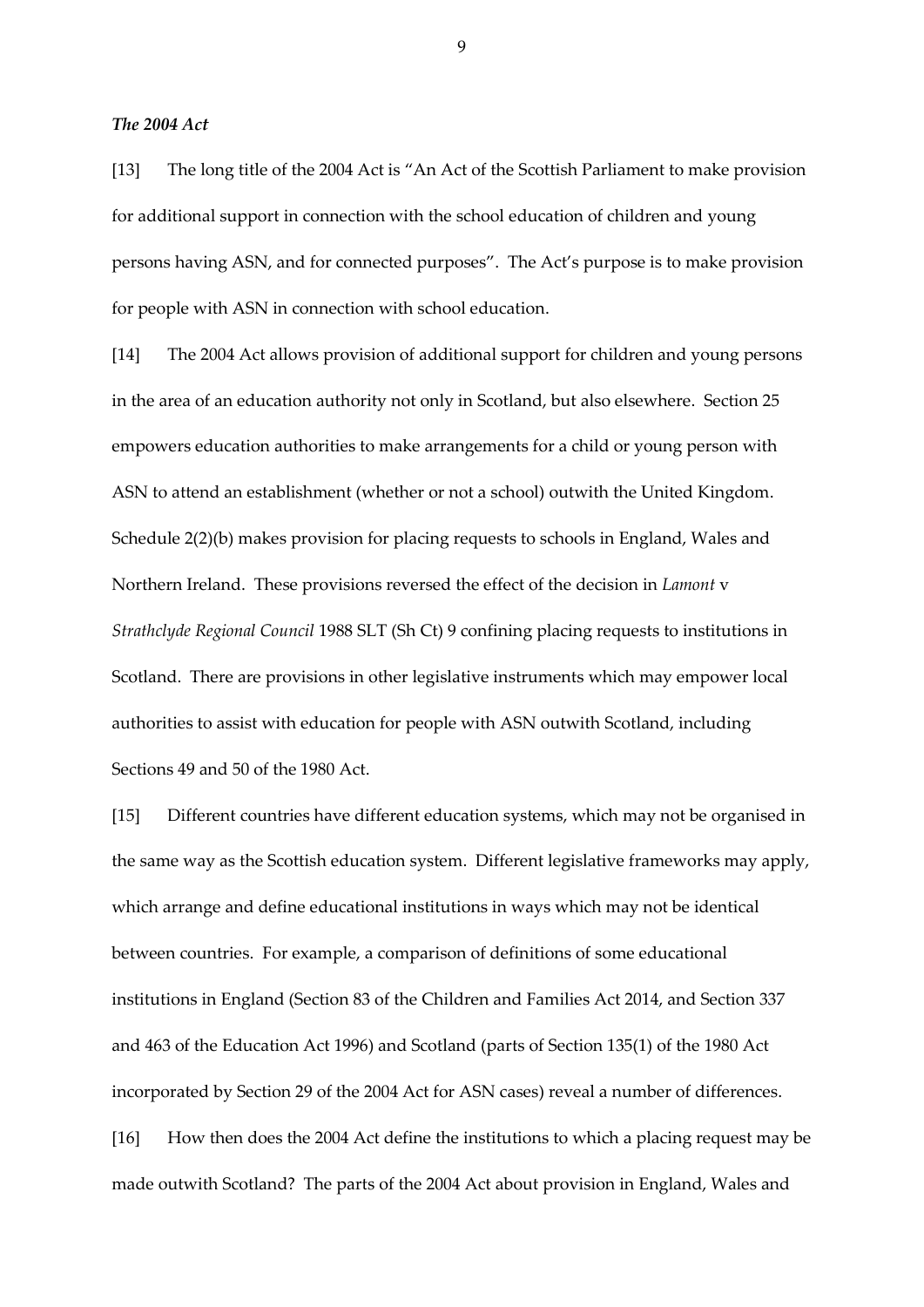Northern Ireland may be contrasted with the section governing provision outwith the UK. The legislator has chosen different words. Section 25, which applies to provision outwith the UK, leaves an area of discretion to the education authority to make such arrangements as it considers appropriate, and allows "establishments (whether or not a school)" to be considered. (In a similar way, Section 49 of the 1980 Act empowers an education authority to pay bursaries, scholarships or other allowances to persons over school age "attending certain courses of full-time or part-time education (whether held in Scotland or elsewhere)". It is not specified that these must be in a school).

[17] Paragraph 2 of Schedule 2 on the other hand, which governs placing requests within Scotland and the rest of the UK, refers to schools. In certain circumstances it places a duty as opposed to a discretion on an education authority. What qualifies as a school under this paragraph is a question of statutory construction. The structure of paragraph 2 is that first, under paragraph 2(1), a person may ask to be placed in a school already under the management of the education authority to whom they are making the placing request (or under the management of another education authority when read with paragraph 2(5)). This essentially covers Scottish state schools, when paragraph 2(1) is considered in conjunction with the definition of education authority in Section 29(2) of the 2004 Act and Section 135(1) of the 1980 Act. Second, a person may apply to a school within paragraph 2(2). "Public schools" are expressly excluded from paragraph 2(2), public school being defined in Section 29 of the 2004 Act and Section 135(1) of the 1980 Act as "any school under the management of an education authority". They are presumably excluded because they are already covered in paragraph 2(1). Paragraph 2(2)(a) provides for requests to a school, which is defined in Section 29(1) of the 2004 Act as meaning a school, or any class or other unit forming part of a public school which is not itself a special school, the sole or main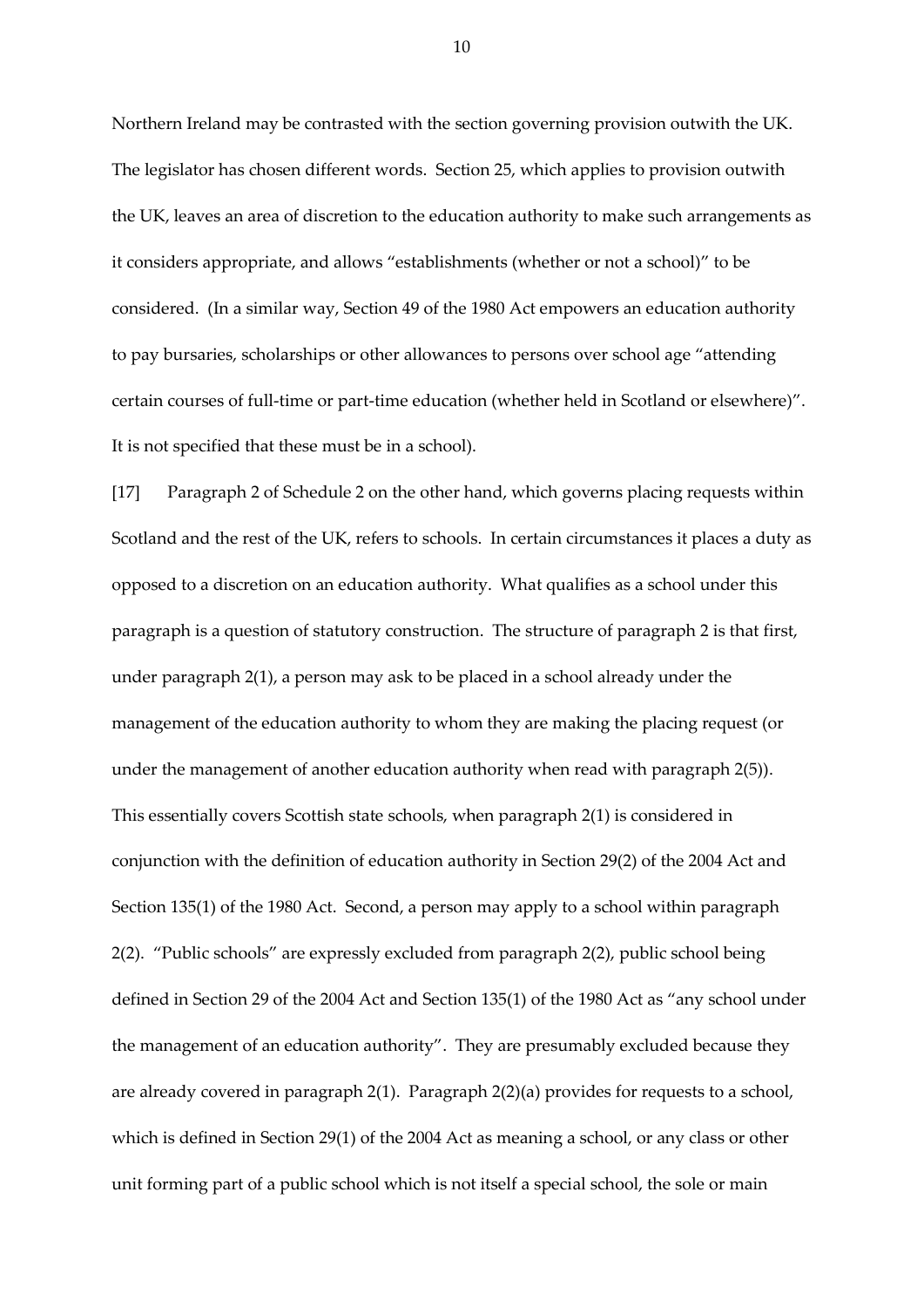purpose of which is to provide education specially suited to the ASN of children or young persons selected for attendance at the school, class or (as the case may be) unit by reason of those needs. Paragraph 2(2)(b) covers schools in England, Wales or Northern Ireland, and paragraph 2(2)(c) certain schools concerned with early education. In summary under paragraph 2(2), people may request to be placed at (a) a special school, (b) a school in England, Wales or Northern Ireland which makes provision wholly or mainly for children or young persons having ASN, or (c) certain schools making provision for pre-school or children under school age.

[18] In this case, since LS has not requested a school managed by an education authority, paragraph 2(1) of Schedule 2 does not apply. Nor does paragraph 2(2)(c), because LS is 16. Paragraph 2(2)(a), special school, was not discussed by the FtT or relied on by LS, but bears further consideration. There may have been an assumption that this paragraph applies only to special schools in Scotland and not elsewhere. There is support for this assumption from three sources. First, specific provision exists elsewhere in the Act, in Section 25 and Schedule 2 paragraph 2(2)(b), for establishments outwith the UK and schools in the rest of the UK other than Scotland, which might imply that paragraph (a) is restricted to Scotland. Second, the Sheriff Principal in *Lamont* v *Strathclyde Regional Council* 1988 SLT (Sh Ct) 9 found that special school means a special school in Scotland, and a placing request for a school in England was not a valid placing request, albeit based on interpretation of statutory provisions which predated the 2004 Act. Third, the definition of special school in England (in Section 337 of the Education Act 1996) is significantly different from the definition in Scotland in Section 29(1) of the 2004 Act. In the absence of argument on this matter, I proceed on the basis that paragraph 2(2)(a) does not apply. But it is worth noting that if the reason for paragraph (a) not applying is because 'special school' only covers special schools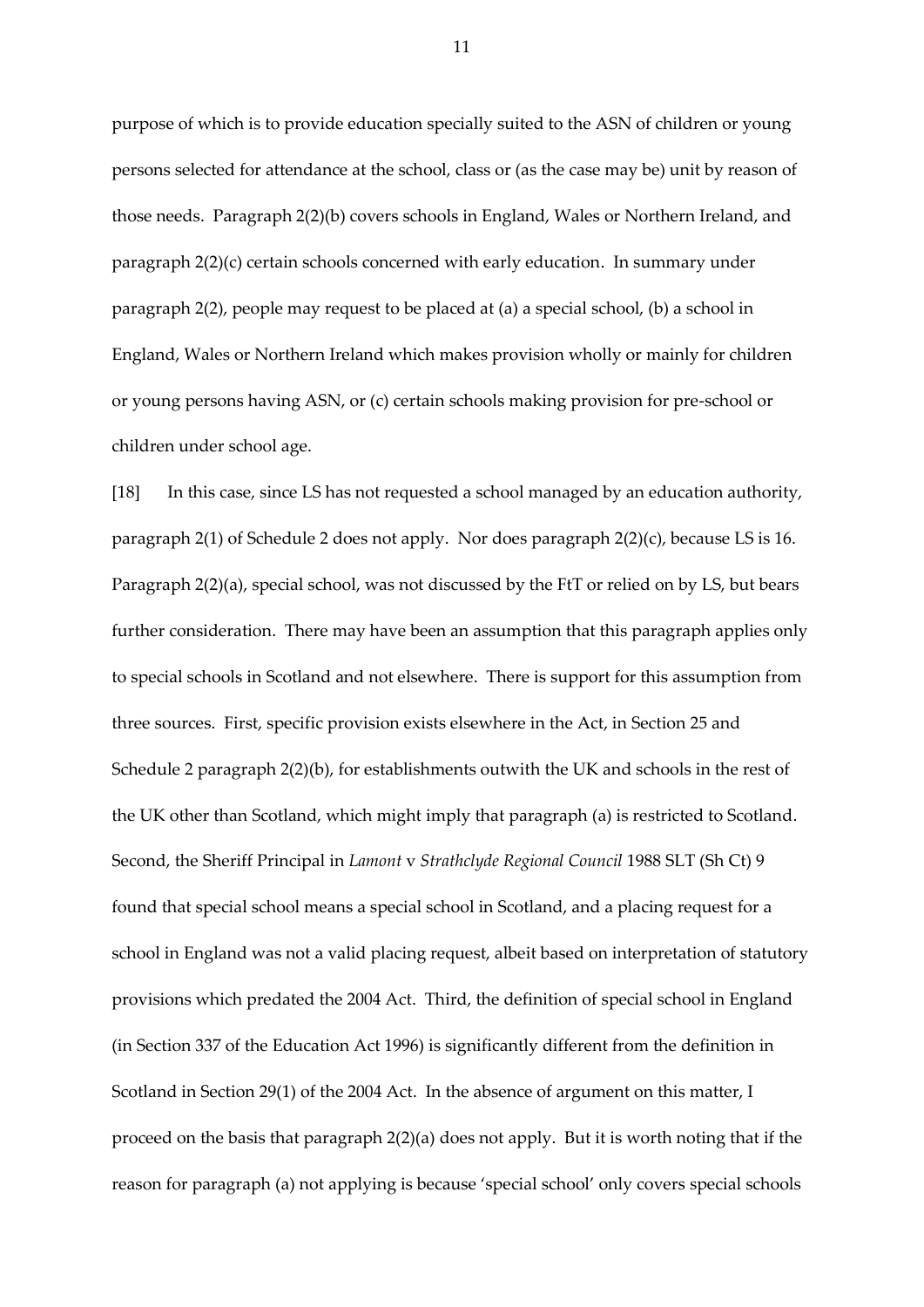in Scotland, there are likely to be similar implications if the same definition is found to be read into paragraph 2(2)(b).

[19] That leaves paragraph 2(2)(b) of Schedule 2, considered by the FtT to cover RNC. It is not in dispute that the managers of RNC are willing to admit LS, and RNC is in England, so those requirements of the paragraph are met. What is in dispute is whether RNC is a "school" within the meaning of the legislation, and if so (as it applies to LS) if it is a school making provision wholly or mainly for young persons having ASN. I look at these two issues in turn.

# *Grounds of appeal 1 and 2: "school" within the meaning of paragraph 2(2)(b) of Schedule 2*

## *to the 2004 Act*

[20] In deciding what is a "school" within the meaning of this paragraph, the first port of call is the interpretation section of the 2004 Act. Section 29(2) provides a list of expressions and says they have the meanings given in Section 135(1) of the 1980 Act. Section 135(1) provides, insofar as relevant:

"In this Act, unless the context otherwise requires:…

"school" means an institution for the provision of primary or secondary education or both primary and secondary education being a public school, a grant-aided school or an independent school, and includes a nursery school and a special school; and the expression "school" where used without qualification includes any such school or all such schools as the context may require".

I agree with the FtT that the definition of secondary education in Section 135(2)(b) of the 1980 is incorporated by the reference to it in the definition of school in the 1980 Act, even though not explicitly mentioned in Section 29 of the 2004 Act. This is in part because the definition is necessary to be able to apply the definition of "school" which has been expressly incorporated by Section 29(2), but also because it is the 2004 Act which inserted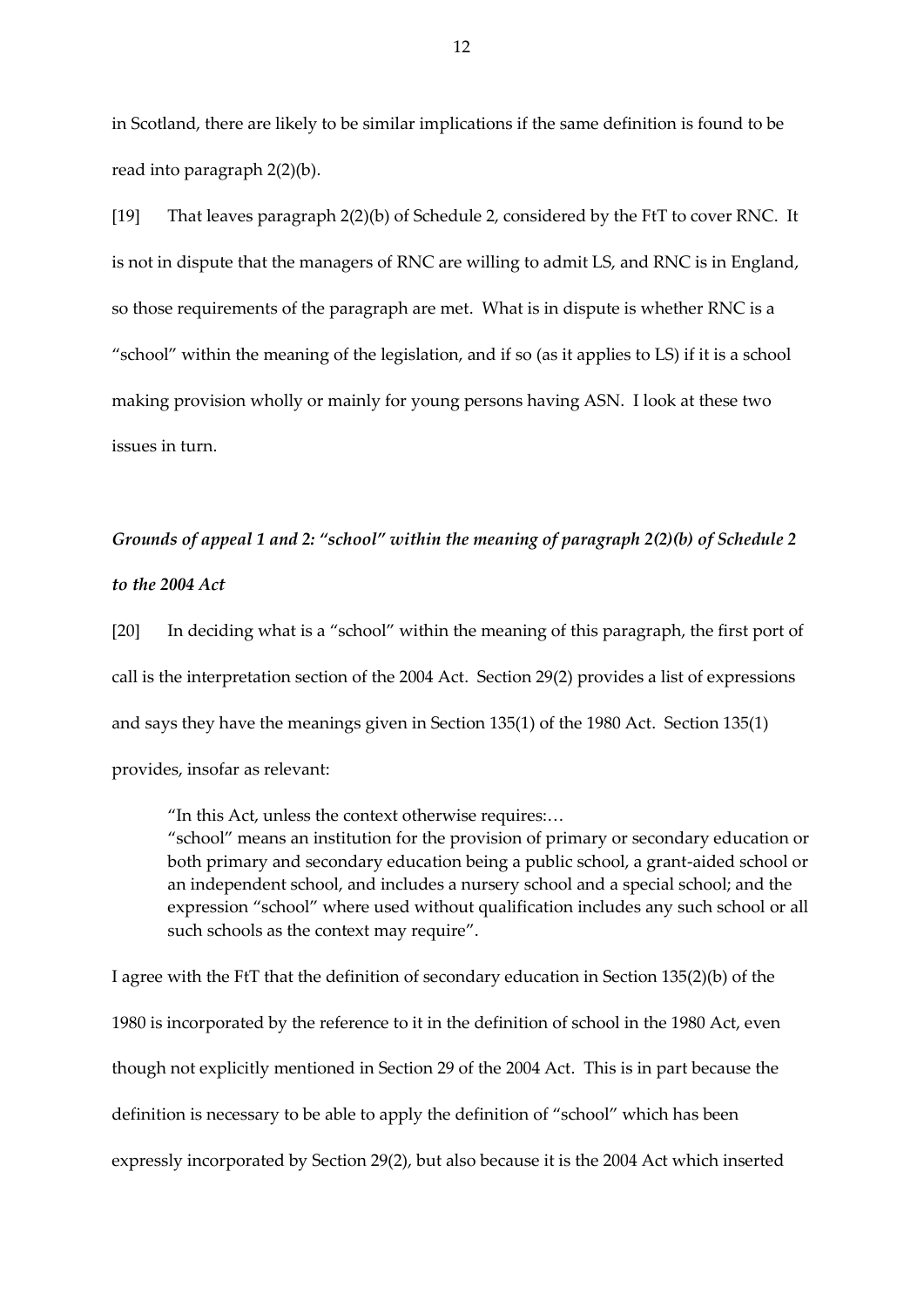amendments to the definition of secondary education relating to ASN. Section 135(2)(b)

provides:

"secondary education shall be construed as a reference to school education of a kind (i) which is appropriate in the ordinary case to the requirements of pupils who have attained that age; and (ii) which is, in the case of a pupil having additional support needs, within the provision made for the purpose of meeting those needs until he ceases to be of school age or to receive school education, whichever is the later, and any reference in any such enactment or other instrument as aforesaid to primary or secondary schools or departments or classes shall be construed accordingly."

The definition of school education in Section 135(1) of the 1980 Act is directly imported by

Section 29(2) of the 2004 Act:

""school education" has the meaning assigned to it by section  $1(5)(a)$  of the 1980 Act".

Section 1(5)(a) provides that "school education" means

"progressive education appropriate to the requirements of pupils, regard being had to the age, ability and aptitude of such pupils, and includes— (i) early learning and childcare;…. (iii) the teaching of Gaelic in Gaelic-speaking areas".

[21] The words in the definition of school in Section 135(1) of the 1980 Act "being a public school, a grant-aided school or an independent school, and includes a nursery school and a special school" are problematic in relation to schools in England and Wales. The words give a list of institutions which are defined in Scottish legislation, but the definitions are for institutions in Scotland. "Public school" is defined, under reference to Section 29(2) of the 2004 Act and Section 135(1) of the 1980 Act, in a way which means it can apply only in Scotland, because it is linked to management by an education authority. As set out in the governing law section above an education authority is a Scottish local authority. If that was the only problem, it might have been solved by the exclusion of public schools in the initial wording in paragraph 2(2) of Schedule 2. But there are other problems. Using the definition of school in Section 135(1) in paragraph 2(2)(b) of Schedule 2 would also import special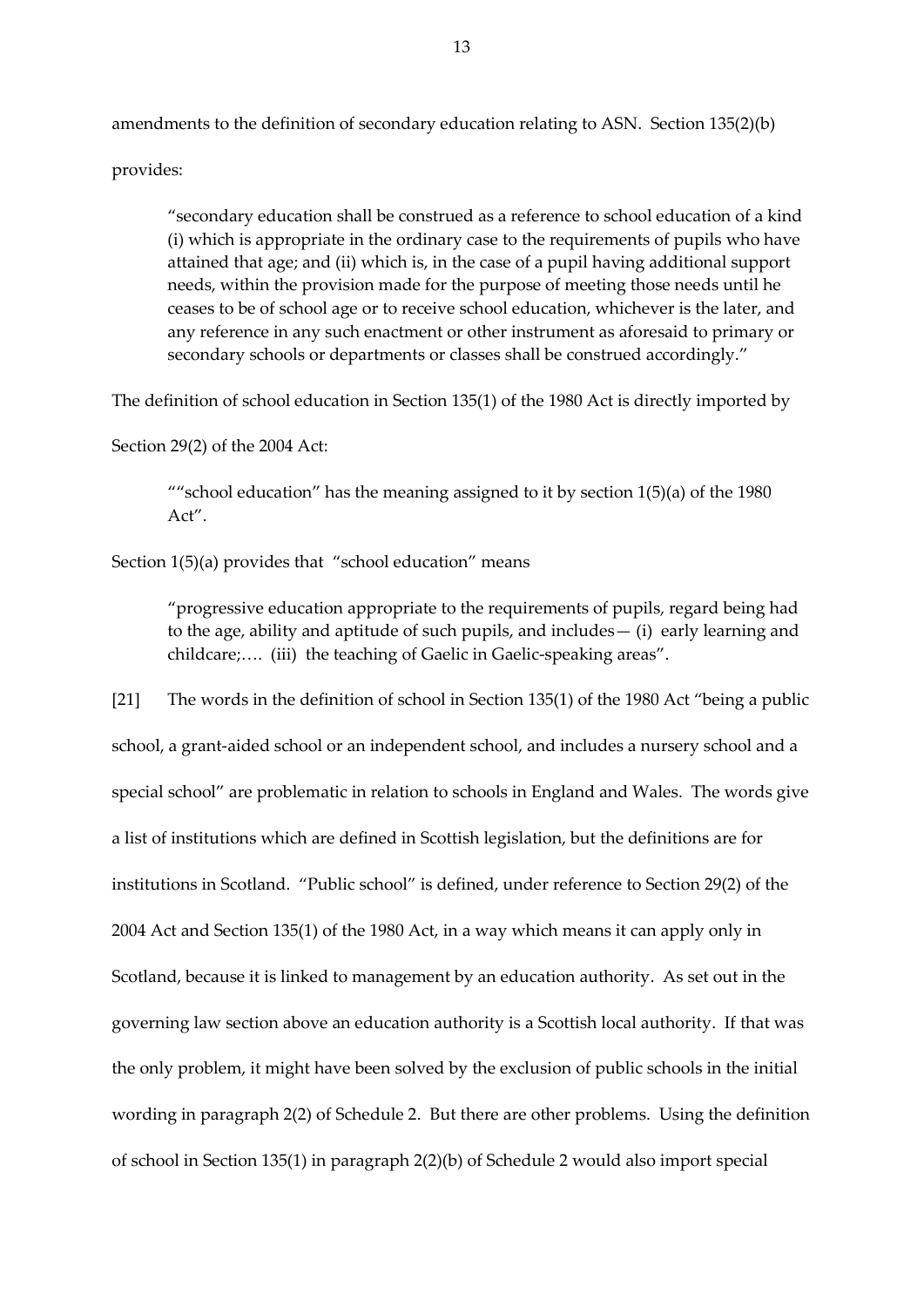schools. But that cannot have been necessary if they were already covered in paragraph 2(2)(a) of Schedule 2. Or, if paragraph 2(2)(a) is read as limited to Scotland, the definition of special school given in Section 29(1) of the 2004 Act is not the same as the definition of special school used in England and Wales (Section 337 of the Education Act 1996). A special school in England is defined by reference to institutions which do not exist under the Scottish legislation, such as maintained and non-maintained schools and Academy schools, and the "sole or main purpose" test seen in the Scottish definition of special school is not part of the way special schools in England are classified. Nor is the definition of independent school contained in Section 135(1) of the 1980 Act, and imported into the 2004 Act by Section 29, the same as the definition of independent school in England in Section 463 of the Education Act 1996 as amended by the Children and Families Act 2014. Finally, as parties agreed before the FtT, there is no direct equivalent in England of a "grant-aided school" as defined in Section 135 of the 1980 Act, because there is no school in England in receipt of grants from the Scottish Ministers.

[22] How then is the word "school" in paragraph 2(2)(b) of Schedule 2 to be interpreted, as it applies to institutions in England, Wales and Northern Ireland? As set out in the summaries of the parties' arguments above, there is a dispute between the parties. ACC argues that "school" in paragraph 2(2)(b) can only be an independent school as it applies to institutions in England, Wales and Northern Ireland. Under the Scottish statutory definition of independent school, a school will only qualify if it provides education for pupils of school age. RNC cannot therefore be a school within paragraph 2(2)(b). LSS on the other hand argues that since Section 135(1) starts with the words "unless the context otherwise requires", it should be found that the context does otherwise require in respect of "school" in paragraph 2(2)(b) of Schedule 2. The definition of school as it applies in paragraph 2(2)(b)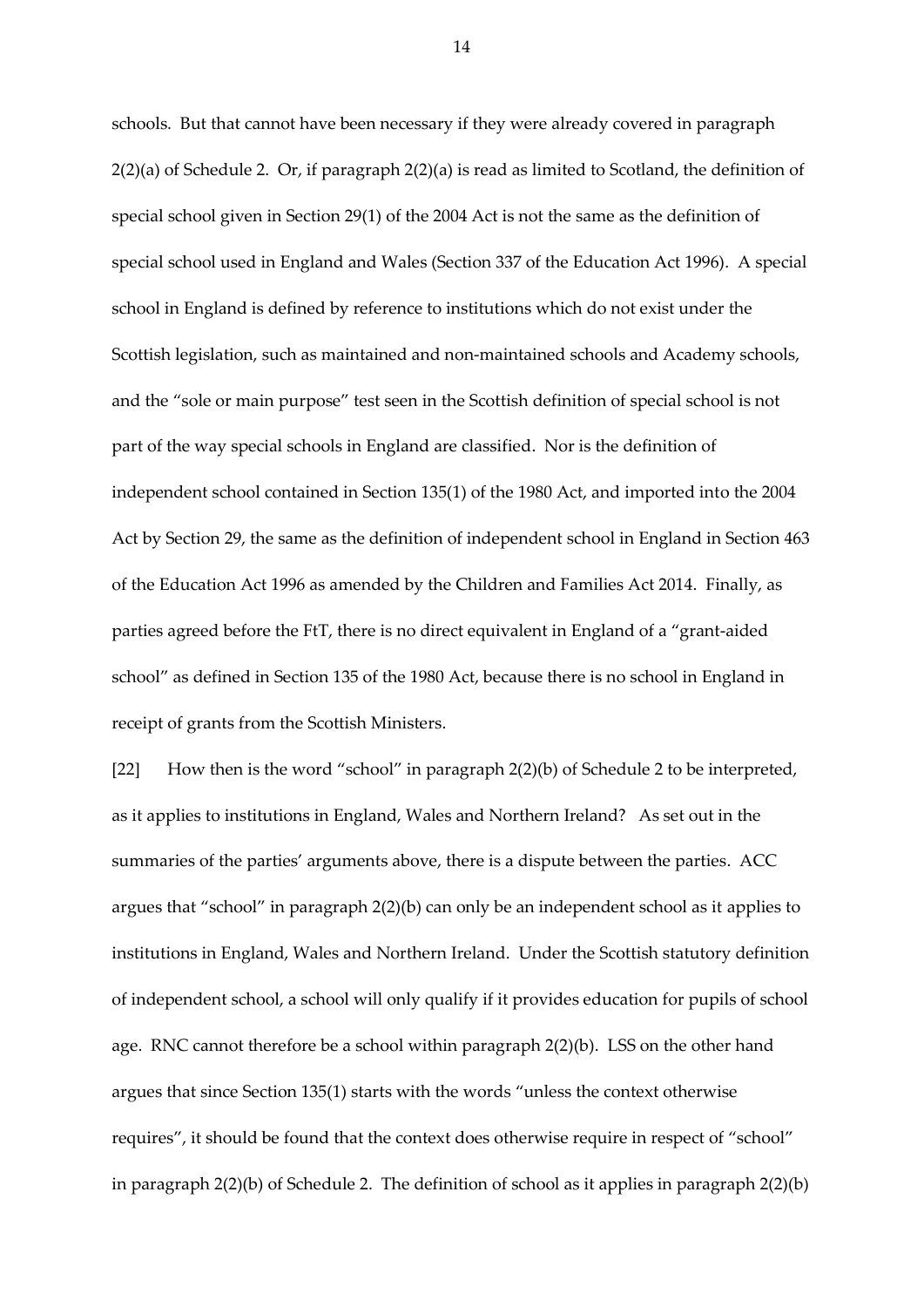should be read as if the words "being a public school, a grant-aided school or an independent school, and includes a nursery school and a special school" were not in it. RNC qualifies within the wording of paragraph 2(2)(b) as so interpreted.

[23] On balance I prefer the approach of the FtT and LS on this matter. I accept that the definition of independent school incorporated by Section 29 into the 2004 Act from Section 135(1) of the 1980 Act is as follows:

"'independent school' means a school at which full-time education is provided for pupils of school age (whether or not such education is also provided for pupils under or over that age), not being a public school or a grant-aided school".

I also accept that this definition imports the concept of "school age" defined elsewhere in the 1980 Act (Section 135(1) and Section 31). Subject to some exceptions, a person is of school age if they have attained the age of five years and have not attained the age of sixteen years. Accordingly, the definition of an independent school in Scotland is tied to it providing fulltime education for pupils of school age. What I do not accept is that this definition is the test for whether there is a valid placing request to a school in England, Wales and Northern Ireland under paragraph 2(2)(b) of the 2004 Act, for the following reasons.

1. First, ACC's reading of the legislation is highly selective.

(a) It involves choosing only one of a number of types of institution listed in the definition of school in Section 135(1) of the 1980 Act. It was not explained to me why it should be the case that only fee paying schools in England and Wales could be the subject of placing requests under paragraph 2(2)(b) of Schedule 2, although this was a consequence of ACC's interpretation. Picking only the definition of "independent school" also involves leaving out the specification in Section 135(1) that school includes a nursery school and a special school. ACC's approach potentially excludes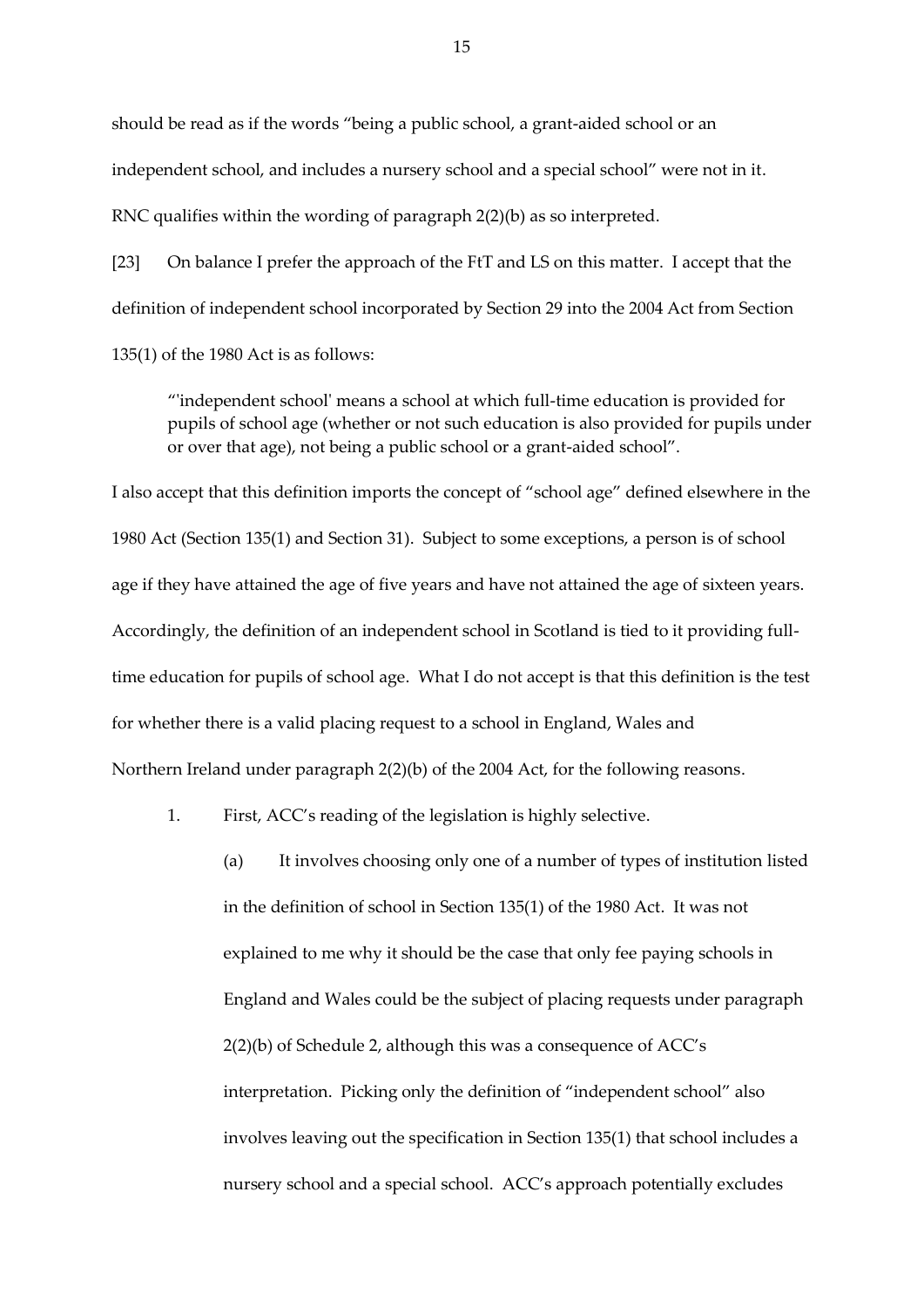many nursery schools since this type of early learning and childcare is typically for people who are not school age, and not all nurseries are attached to institutions offering education to school age pupils. ACC's approach also leaves out special schools, even though special schools outwith Scotland may not be covered by paragraph 2(1)(a) for reasons set out above. Given that special schools often exist to provide education pupils with ASN, it might be thought this is a particularly appropriate type of school to be the subject of a placing request in the rest of the UK. ACC's approach also involves picking the only type of school referred to in the Section 135(1) definition of school defined by reference to school age. Definitions of grant-aided school, nursery school, public school, and special school in Section 135 of the 1980 Act and Section 29 of the 2004 are not expressly defined by reference to school age. I consider there is force in the argument of LS that if paragraph 2(2)(b) of Schedule 2 only applies to independent schools it would have been simple to say so. It is significant that was not the approach taken by the legislature. (b) ACC's argument also selects only parts of the definition of "independent school" in the Scottish legislation. The definition of "independent school" in Section 135(1) of the 1980 Act expressly depends in part on a school "not being a public school or a grant-aided school". As set out above, a public school is defined so it is only satisfied by schools managed by Scottish local authorities, and parties agreed before the FtT that

grant aided schools was not a definition applied to English schools. ACC submits that this is dealt with by just finding there are no such schools in England, Wales or Northern Ireland to which a placing request can be made.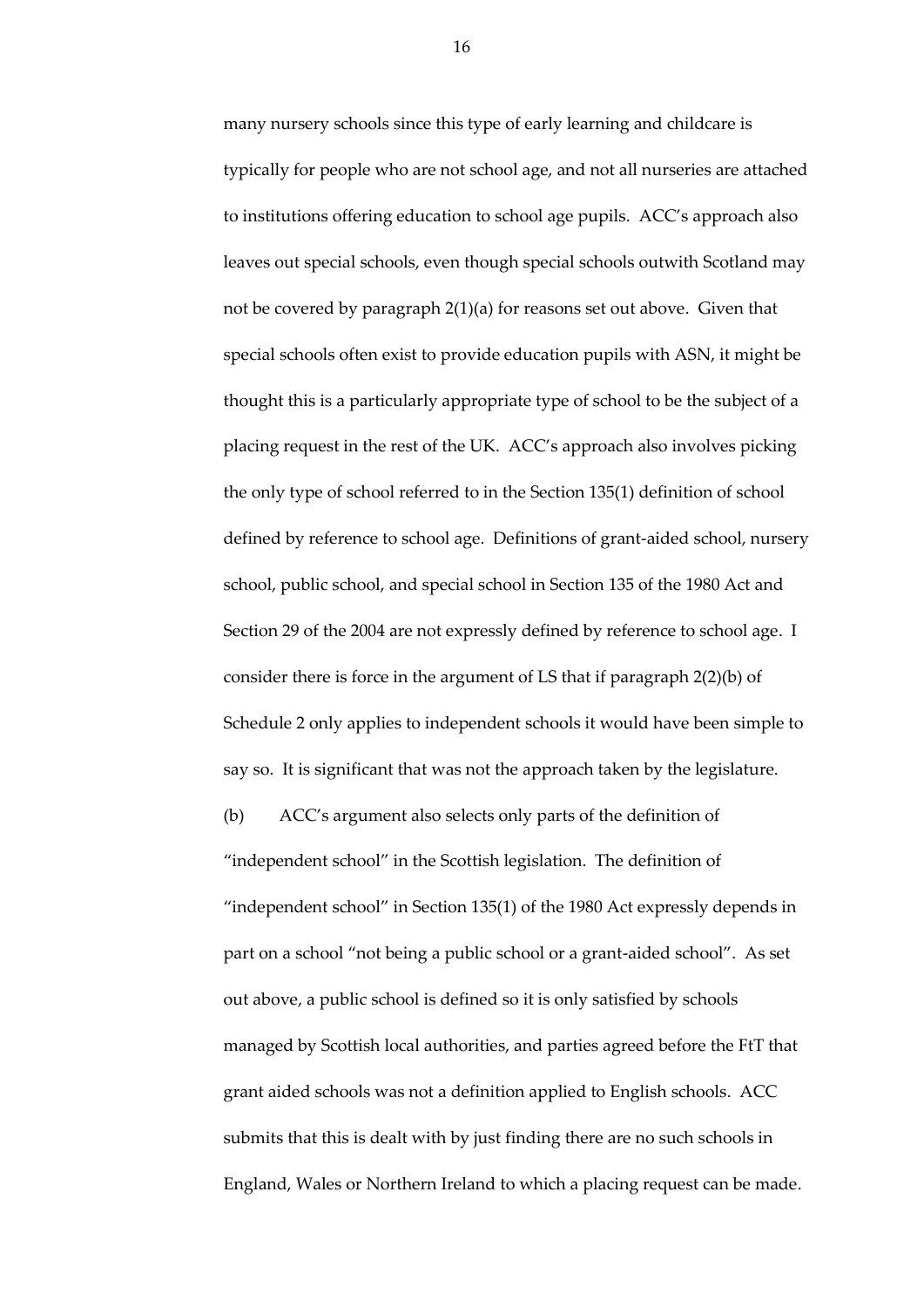But the question arises why these types of schools are in a definition which applies for institutions in England, Wales and Northern Ireland, if the words could have no meaningful application. Further, ACC's argument is inconsistent with the finding in *Lamont* v *Strathclyde Regional Council* 1988 SLT (Sh Ct) 9 at 12 B that "independent school" as defined under the 1980 Act means a school in Scotland, not elsewhere. Although the definition of independent school in Section 135(1) of the 1980 Act has changed since this case was decided, it still includes the key word "pupils" on which the dicta turned. Finally, what counts as an independent school in England under legislation in force there (Section 463 of the Education Act 1996) is not the same as in Scotland. There is no clear rationale for trying to identify English independent schools by reference to a different definition of independent school from that which actually governs them.

2. Second, ACC's argument, that whether a school is eligible or not depends on provision for children of school age, sits uneasily with paragraph 9 of Schedule 2. The clear intention of the 2004 Act is to make provision for additional support for the school education of children "and young persons" having additional support needs. Paragraphs 2 to 7 of Schedule 2 expressly apply to young persons, not just children (paragraph 9 of Schedule 2). As noted above, there is a statutory definition of young person in Section 29 of the 2004 Act; by definition they are not of school age because they must be over 16. Young persons may have different needs to children. Given that the 2004 Act intends to make provision for young persons, it appears anomalous to make that provision in England, Wales and Northern Ireland turn on provision for people who are not young persons. ACC's argument also takes insufficient account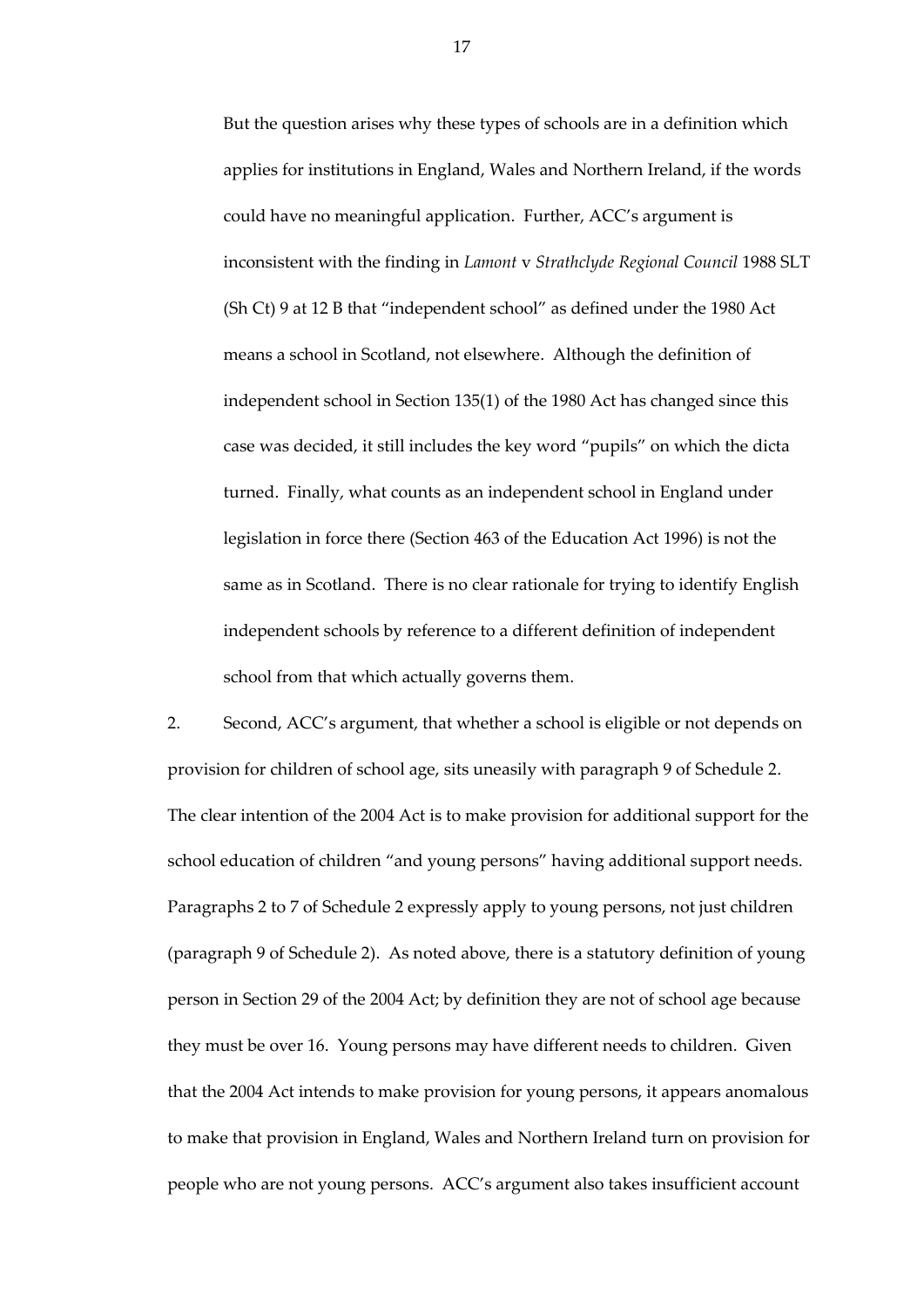of the obvious overlap between school and further education for persons who have reached 16. School education does not stop at 16, although it is no longer compulsory after that age is reached. It is common for pupils to receive school education after reaching 16, and the years of school education after 16 are seen as important years for obtaining national qualifications. ACC remains responsible for school education for those aged 16 and beyond. The approach of ACC would involve significantly limiting the institutions in England and Wales providing education for people of 16 or over with ASN to which placing requests could be made. The choice of pupils of 16 or over would be restricted, although there is no express indication in the 2004 Act that young persons with ASN were to be limited in this way.

3. Third, I do not accept that classification in Scotland between secondary and further education is determinative of whether there is a valid placing request for a school in England, Wales or Northern Ireland. ACC argues that its interpretation is consistent with the general structure of educational institutions in Scotland. I accept that under Section 1(2A) of the 1980 Act, the duty imposed on an education authority shall not include the provision of further education. I also accept that the Further and Higher Education (Scotland) Act 1992 defines further education as "any programme of learning, not being school education, provided for persons over school age…". But the question before the UTS is the correct construction of the 2004 Act. Aspects of other Acts cannot simply be read into the 2004 Act where they are not incorporated (*Somerville* v *Scottish Ministers* 2008 SC (HL) 45 paras 23, 25, 110, 112-113, 115, 132-133, 166). Schedule 2 paragraph 2(2)(b) does not use classification as further education as the touchstone to determine the institutions to which placing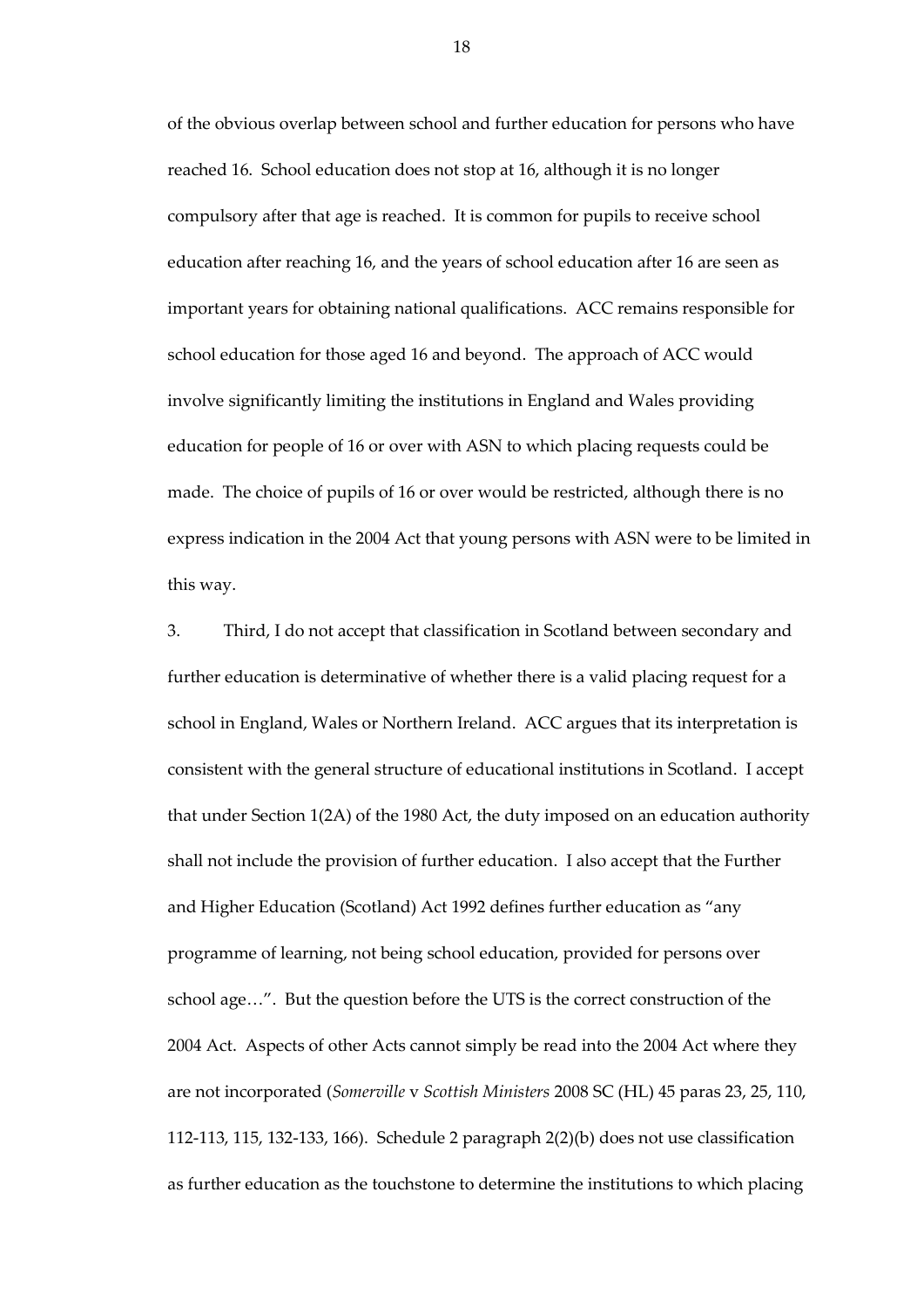requests may be made. Scotland may have particular statutory divisions of responsibility for educational institutions, but it does not follow that those divisions exist in the same way in other countries, or that they should be used when considering which schools placing requests may be made to in different educational systems.

4. Fourth, I consider ACC's concerns about uncertainty and excessive financial responsibility to be overstated. The interpretation advanced by LS (and the FtT) still requires defined statutory conditions to be met before an institution falls within paragraph 2(2)(b) of Schedule 2. In particular, a school will only be eligible if it is in England, Wales or Northern Ireland, its managers are willing to admit the person, it provides primary or secondary education or both primary and secondary education (as defined), and it makes provision wholly or mainly for children (or as the case may be young persons) having additional support needs (as defined). Although I acknowledge that Schedule 2 paragraph 2 imposes a duty (and not merely a discretion) on education authorities to comply with placing requests in certain circumstances, in my opinion the definition adopted by the FtT is sufficiently certain to define the boundaries of that duty. In relation to financial liabilities, an example is given by ACC of a request for placement at the Royal Academy of Music, since additional support needs could apply to highly able pupils as well as disabled pupils. It was submitted that the removal of an upper age limit for a young person in Section 29(1) of the 2004 Act could mean a number of years of such provision. While financial constraints are a legitimate concern for education authorities, the argument paid insufficient attention to the existing position (under which responsibility for funding secondary education for people with ASN in its area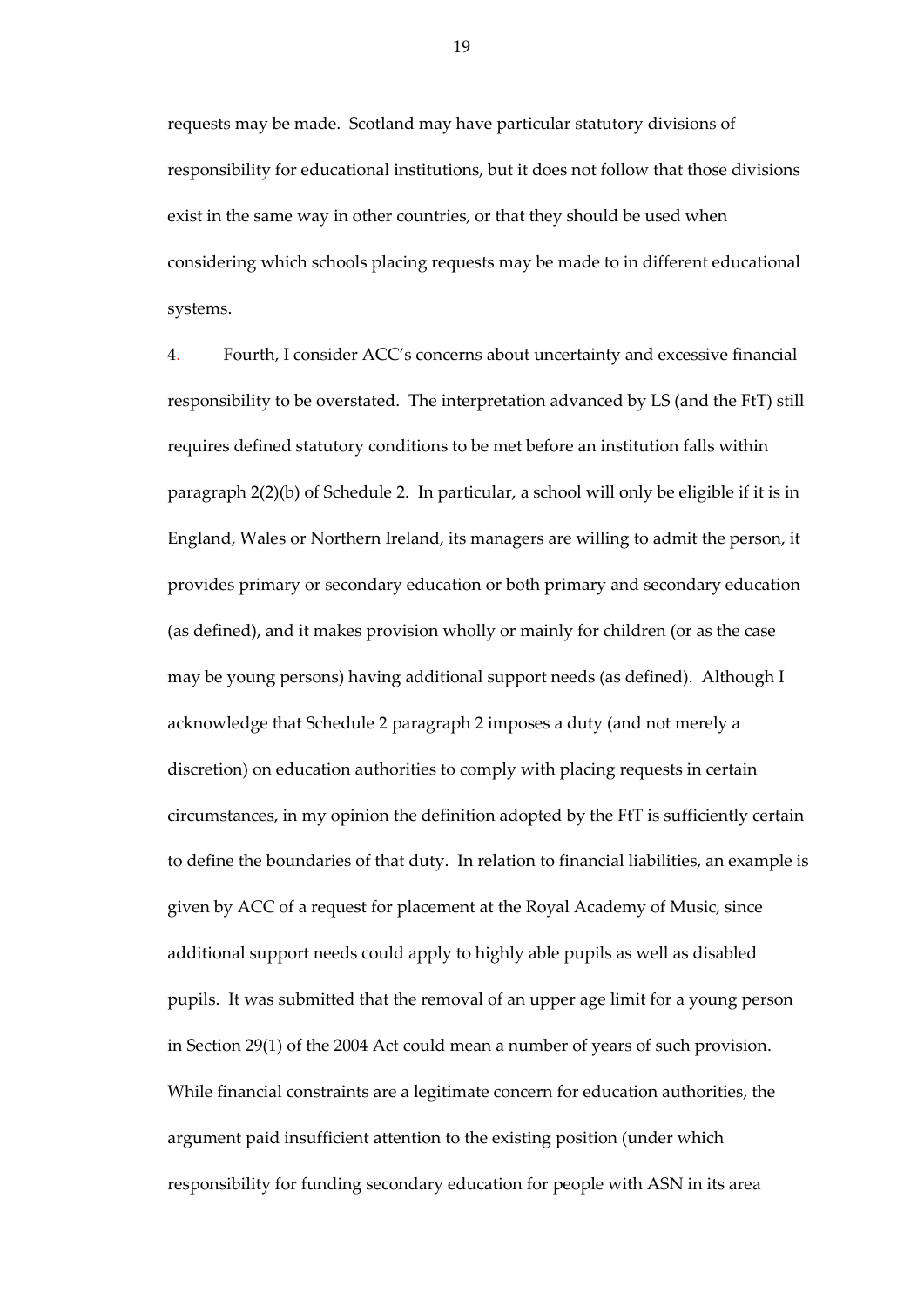already lies with ACC) and the conditions which apply before a school is eligible under paragraph 2(2)(b) of Schedule 2. Finally, the fact that a placing request is valid does not mean it must in all cases be met. Paragraph 3 of Schedule 2 provides an extensive list of exemptions. Paragraph 3(1)(f) is mentioned by ACC in this case, and that includes among other things a test of reasonableness. Factors such as suitability and cost (which will be affected by duration) may be taken into account. The 2004 Act includes a system of regular reviews (Section 10). There are therefore clearly defined limits on the duty and financial responsibilities imposed by the 2004 Act on ACC.

5. Finally, ACC's arguments about consistency with the definition of a special school, and the qualifying condition making provision wholly or mainly for the needs of pupils with additional support needs, do not in my opinion add support to its argument. The interpretation of paragraph 2(2)(b) of the 2004 Act adopted by the FtT leaves as a condition which must be met "and which is a school making provision wholly or mainly for children (or as the case may be young person) having additional support needs". That requirement is there regardless of whether ACC's interpretation or LS's interpretation is selected.

[24] In all of the circumstances, I do not accept ACC's restrictive approach to the interpretation of paragraph 2(2)(b) of Schedule 2 of the 2004 Act. In my opinion, it is preferable to recognise that it cannot have been intended to specify educational institutions in England, Wales and Northern Ireland to which placing requests might be made by reference to a list of educational institutions defined for Scotland. Section 135(1) of the 1980 Act starts with the words "unless the context otherwise requires". Giving effect to those qualifying words, the context requires only part of the definition of "school" in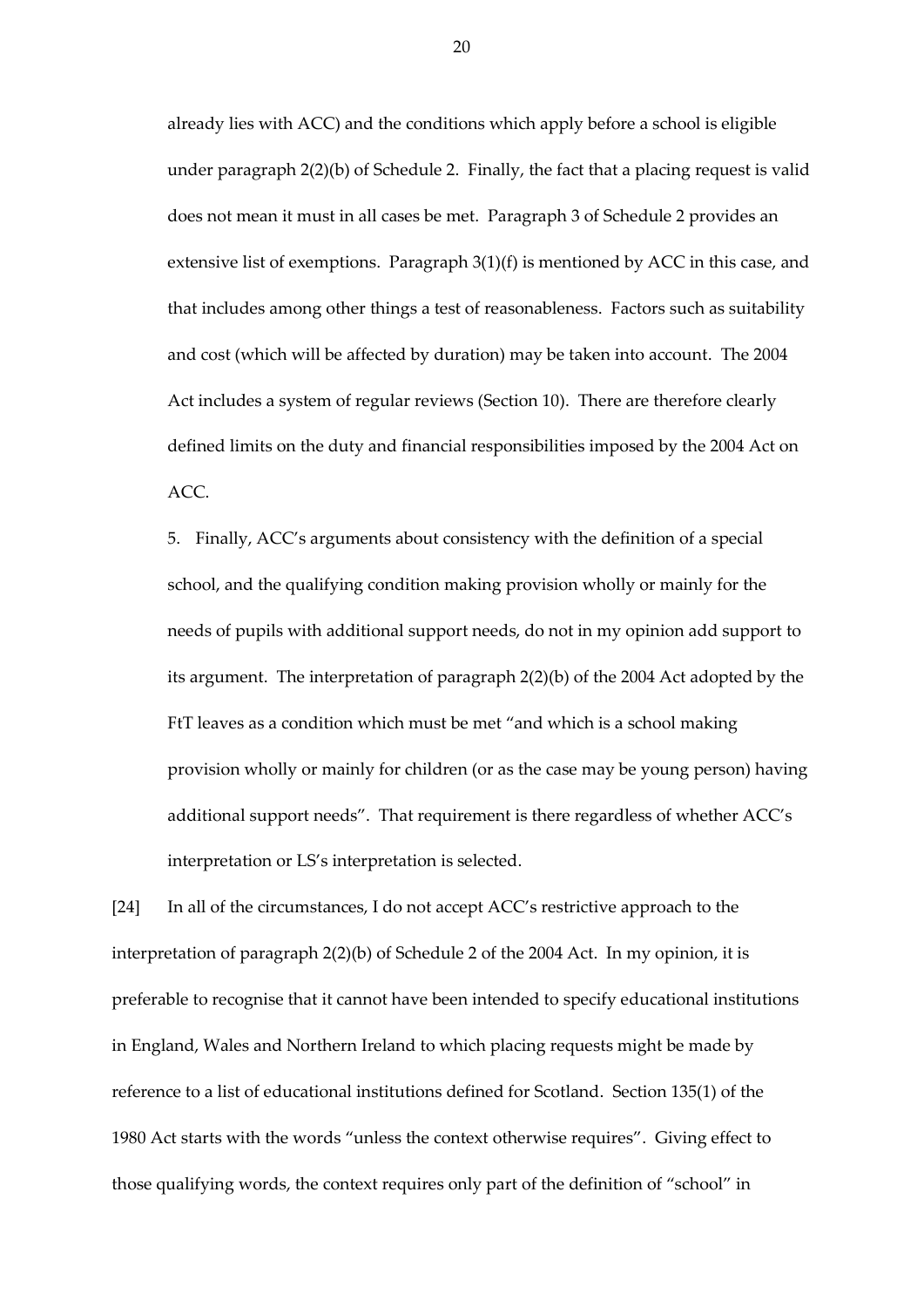Section 135(1) of the 1980 Act to be read as imported by Section 29(2) into paragraph 2(2)(b) of Schedule 2 of the 2004 Act in its application to schools in England, Wales and Northern Ireland. The words "being a public school, a grant-aided school or an independent school, and includes a nursery school and a special school" should not be applied when considering a placing request under paragraph 2(2)(b) of Schedule 2. I agree with the FtT that when the words I have specified are removed, there remains a perfectly workable definition which focusses on the substance of the provision and not it's labelling. "School" should be taken as meaning an institution for the provision of primary or secondary education or both primary and secondary education, in accordance with the definitions set out in paragraph 20 above. The meaning of primary and secondary education is set out in the 1980 Act and capable of cross border application. I acknowledge that, as a result, a more limited definition of school applies under paragraph 2(2)(b) of Schedule 2 than may apply in other parts of the 2004 Act, but that is the consequence of a statutory provision which expressly provides that a definition in it applies unless the context otherwise requires. Whether or not an institution requested falls within paragraph 2(2)(b) of Schedule 2 as defined above will be a question of fact.

[25] It follows that I refuse the appeal on grounds 1 and 2 advanced by ACC. Both are predicated on the argument that placing requests can only be to schools which provide education for pupils of school age (essentially 5-15 year olds). I do not consider this is a requirement of paragraph 2(2)(b) of Schedule 2 when properly interpreted, for reasons set out above. I consider the approach of the FtT, in reading paragraph 2(2)(b) in the way it did and determining whether that test was met on the evidence, was correct. Many decisions taken by local authorities turn on a view being taken of the facts, and I do not accept that the FtT's approach makes the parameters of the duty incumbent on educational authorities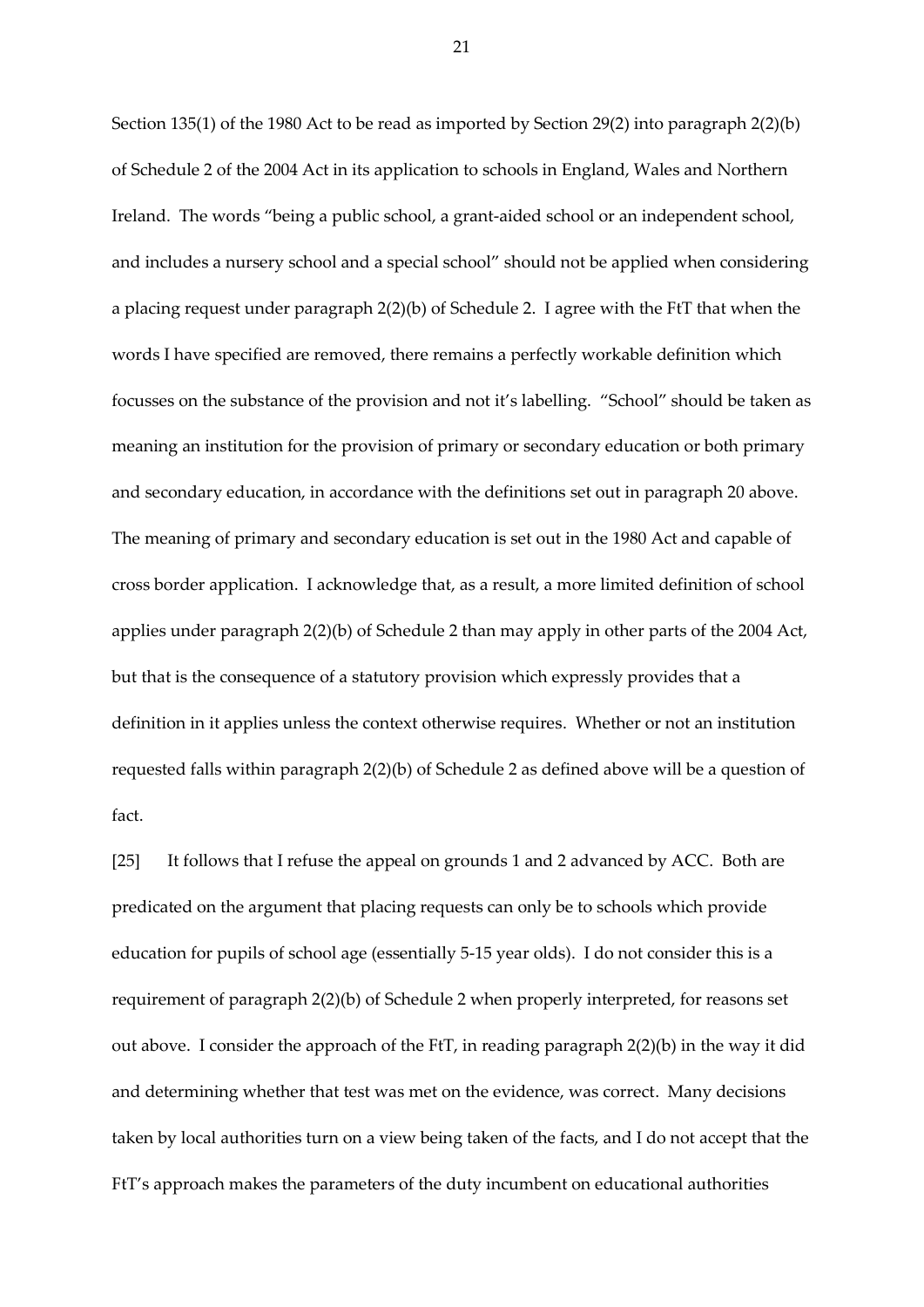unclear. I endorse the clearly expressed approach of the FtT, other than the definition of school education it set out in paragraph 45 which has subsequently been updated, and its factual findings in the first three sentences of paragraph 14, and paragraph 41 of the decision insofar as it relies on those factual findings. There is no appeal before me on the basis of error in fact, or any argument that further evidence produced by ACC complies with the conditions in Rule 18(4) of the Upper Tribunal for Scotland Rules of Procedure 2016 (the "**UTS Rules**"). As the findings I have referred to were not material to the outcome, I need say no more about them.

*Ground of Appeal 3: Did the FtT err in failing to consider whether the RNC makes provision "wholly or mainly for children (or as the case may be young persons) having ASN", having regard to the definition of ASN in section 1(3) of the 2004 Act?*

[26] ACC's third ground of appeal raises issues about Section 1 of the 2004 Act.

Section 1(1), as it applies to young persons, defines needs for additional support as follows:

"where, for whatever reason, the young person is, or is likely to be, unable without the provision of additional support to benefit from school education provided or to be provided for the young person".

Under Section 1(3), additional support means:

"provision, whether or not educational provision, which is additional to, or otherwise different from, the educational provision made generally for…. young persons of the same age in schools (other than special schools) under the management of the education authority responsible for the school education of the …young person…"

ACC's third ground of appeal focusses on the words "a school making provision wholly or mainly for children (or as the case may be young persons) having ASN" in paragraph 2(2)(b) of Schedule 2. ACC argues that the FtT erred by failing properly to consider this part of the paragraph, and in particular by failing properly to take into account the effect of the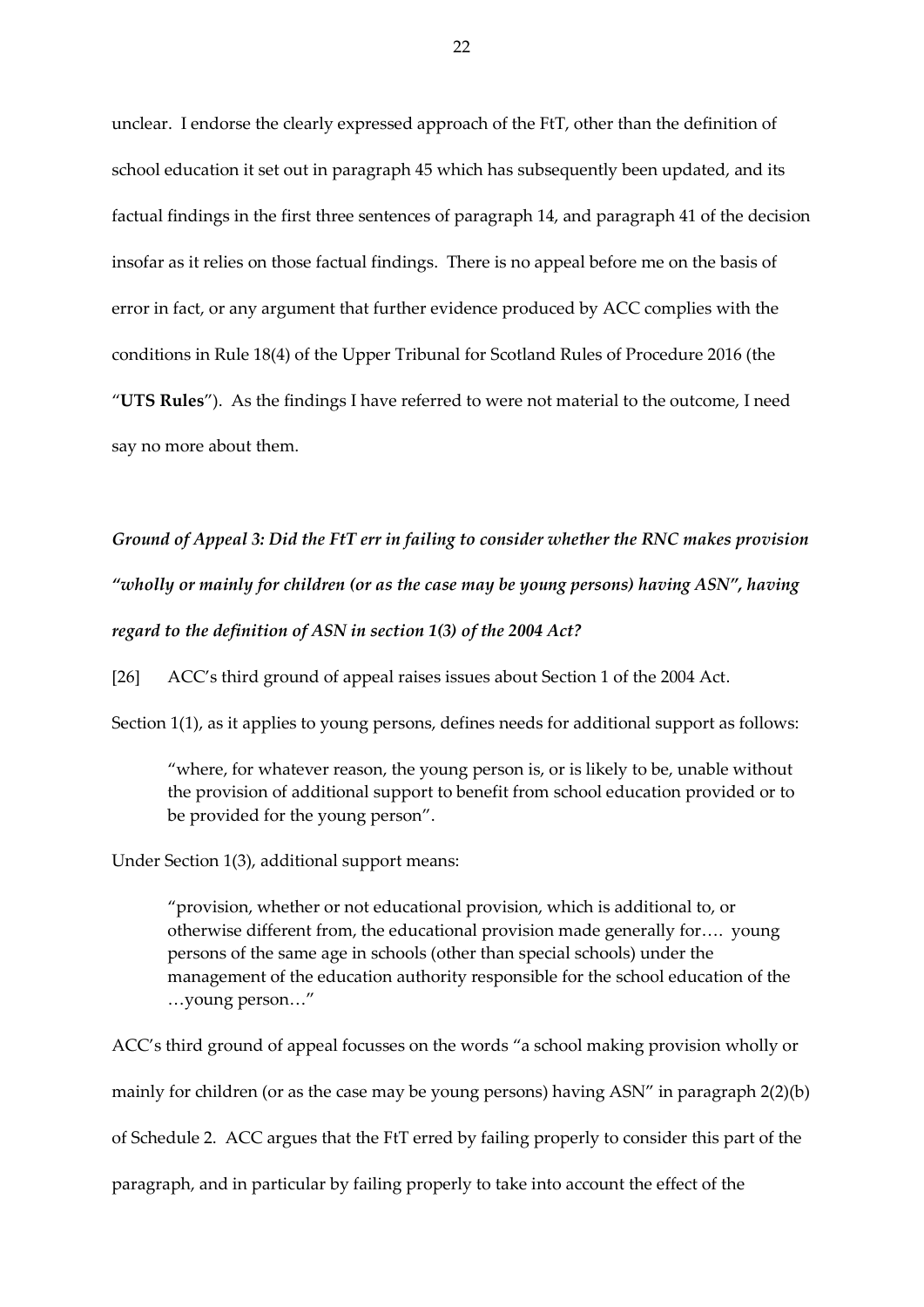definition of additional support in Section 1(3) of the 2004 Act. The argument, like the earlier grounds of appeal, focusses on the age of people for whom education is provided. ACC argues that ASN are defined by reference to children or young persons of the same age in schools under the ACC's management. RNC's provision is for ages 16-25. ACC argues that this is not provision wholly or mainly directed towards those of the same age as in schools in Aberdeen, because ACC does not provide education for people beyond approximately 18. The argument is consistent with ACC's position under Grounds 1 and 2 that school education has as its primary focus school age children. This argument was not expressly raised by ACC at the hearing of the preliminary issue before the FtT, although it was raised on review and appeal. In the FtT, the legal member determining the review rejected it, and the legal member determining permission refused permission on this particular ground (permission was ultimately granted by the UTS).

[27] It is evident from the FtT's decision that it did not fail to consider the part of the test in paragraph 2(2)(b) of Schedule 2 reading "a school making provision wholly or mainly for children (or as the case may be young persons) having ASN". The FtT expressly found at paragraph 58 that RNC is a school making provision wholly or mainly for young persons having ASN. That was the correct approach to take to application of the test in paragraph 2(2)(b), because it says "children (or as the case may be young persons)". There is no dispute that this placing request concerned a young person, since LS was 16 and at school, and she met the definition of young person in Section 29(1) of the 2004 Act. There is no upper age limit on young persons in the 2004 Act. LS submitted this was a deliberate amendment to take account of the needs of some people with ASN for additional support. The words "as the case may be" meant the FtT was correct to be considering young persons when applying this part of the test. The finding made by the FtT at paragraph 58 was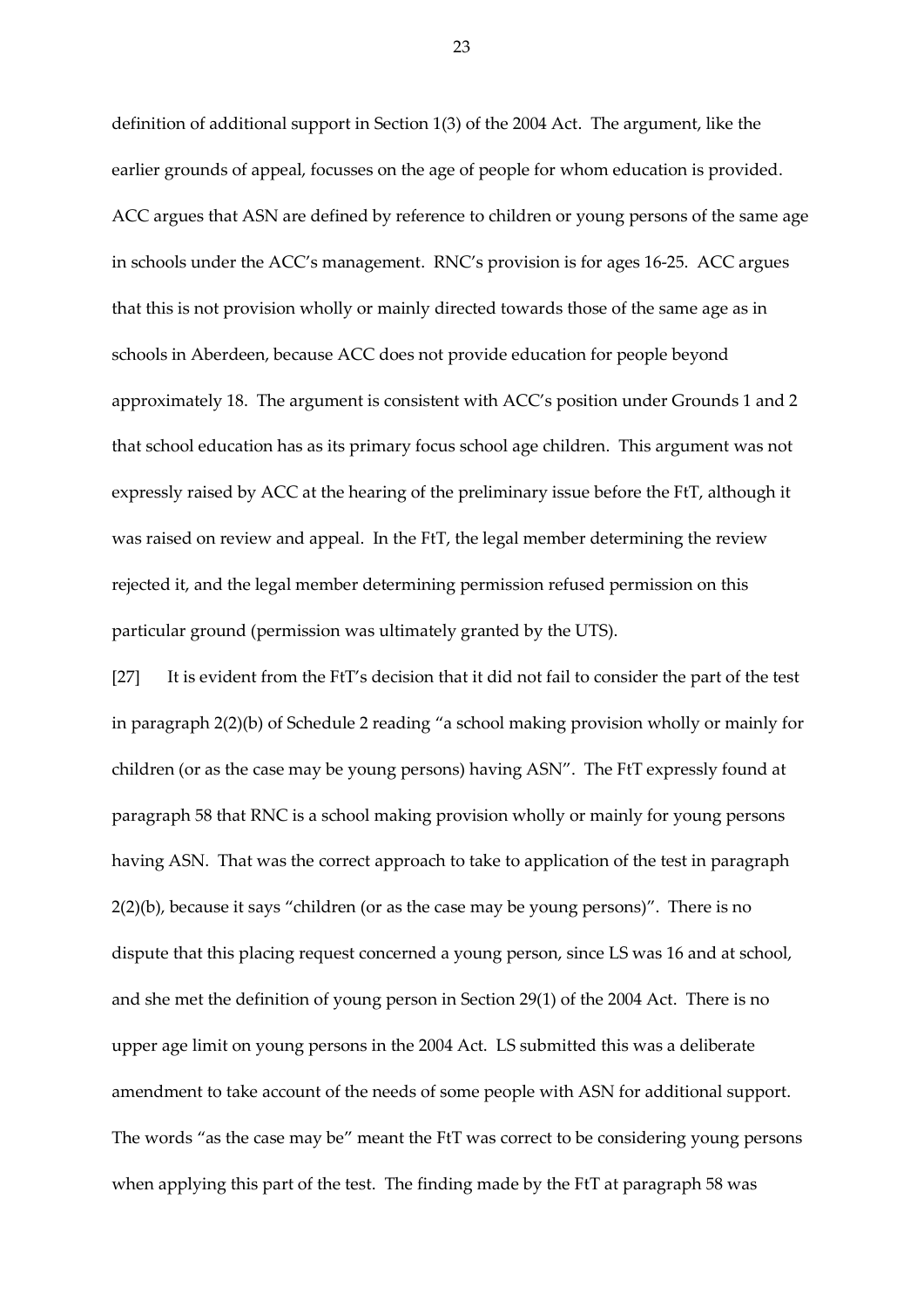reasonably open to it on the basis of its earlier findings. Finding in fact 11 shows there were people of the age of young persons at RNC. It also found that RNC is a specialist residential college of further education and training for people who are blind or partially sighted. There were further findings about the educational provision at RNC for blind or partially sighted pupils (11-13, 17-18). Also relevant is the absence of dispute in this case that LS has ASN. The type of difficulties from which LS suffers (which were the subject of factual findings in paragraph 9 of the FtT's decision) need (in the sense set out in Section 1(1) of the 2004 Act) support additional to the educational provision made generally for young persons the same age as her in schools (other than special schools) under the management of ACC. Thus the requirements of Section 1(3) are met. RNC's pupil base is blind or partially sighted pupils, as found in paragraph 11. In the circumstances, it was an inference reasonably open to the FtT that RNC makes provision wholly or mainly for young persons with ASN. I cannot discern any requirement in paragraph 2(2)(b) of Schedule 2, even when read with Section 1(3), that the FtT had to compare the age ranges of educational provision by ACC and RNC, and reject the RNC as a school if it also provided education for persons over 18. I discern no error on a point of law in the FtT's approach. I do not consider the FtT can be faulted to failing to provide fuller reasoning on this point when determining the preliminary issue, given that the issue was not focussed before it. It follows that I also reject the third ground of appeal.

# *Conclusion*

[28] For these reasons I decline the invitation of ACC to quash the decision of the FtT and remake it. Under Section 47(1) of the Tribunals (Scotland) Act 2014 (the "**2014 Act**"), I uphold the decision of the FtT on the preliminary issue, finding that the request for LS to be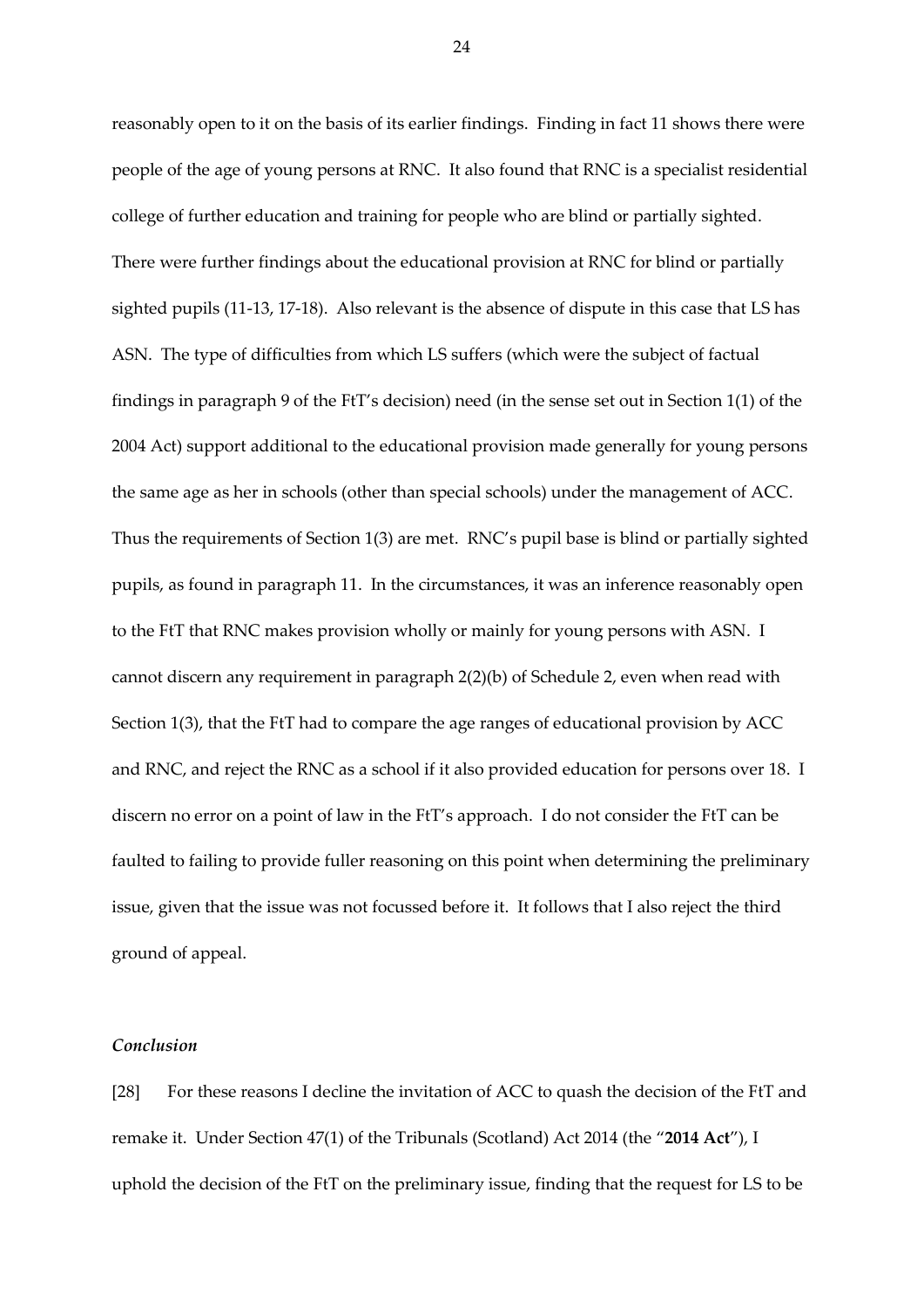placed at RNC was a placing request under the 2004 Act. The case, unless appealed further, will now return to the FtT to determine the other matters in issue between the parties.

#### *Observations*

[29] In finishing, I make some obiter comments about procedure. From the FtT papers, the initial placing request was made in or around February 2020 (A017). It was for a placement commencing in September 2020. After refusal by ACC on 8 June 2020, an application was made to the FtT, received on 25 June 2020. An application to the FtT concerning a placing request under the 2014 has at its heart the education of a child or young person with ASN. It is important that the application proceeds as expeditiously as it can. I mention four ways in which procedure under the First-tier Tribunal for Scotland Health and Education Chamber Rules of Procedure 2018 (the "**FtT Rules**") might be operated to reduce delay.

1. Preliminary issues. Because this case is a reference under Section 18(1) of the 2004 Act, Parts 1 and 2 of the FtT Rules applied to its determination. There is power under Rule 22 of the FtT Rules to decide matters as preliminary issues, but it is a qualified power. First, on the wording of Rule 22, the power arises where the issue "must be" determined prior to the substantive hearing of the reference, and if it cannot be determined by the giving of directions under Rule 25. Second, in exercising a procedural power under the FtT Rules, the FtT must seek to give effect to the overriding objective, and claims are to be managed actively in accordance with the overriding objective (Rule 3). The overriding objective is to deal with references or claims fairly and justly, and one of the factors which can be considered is avoiding delay so far as compatible with the proper consideration of the issues (Rule 2(2)(e)).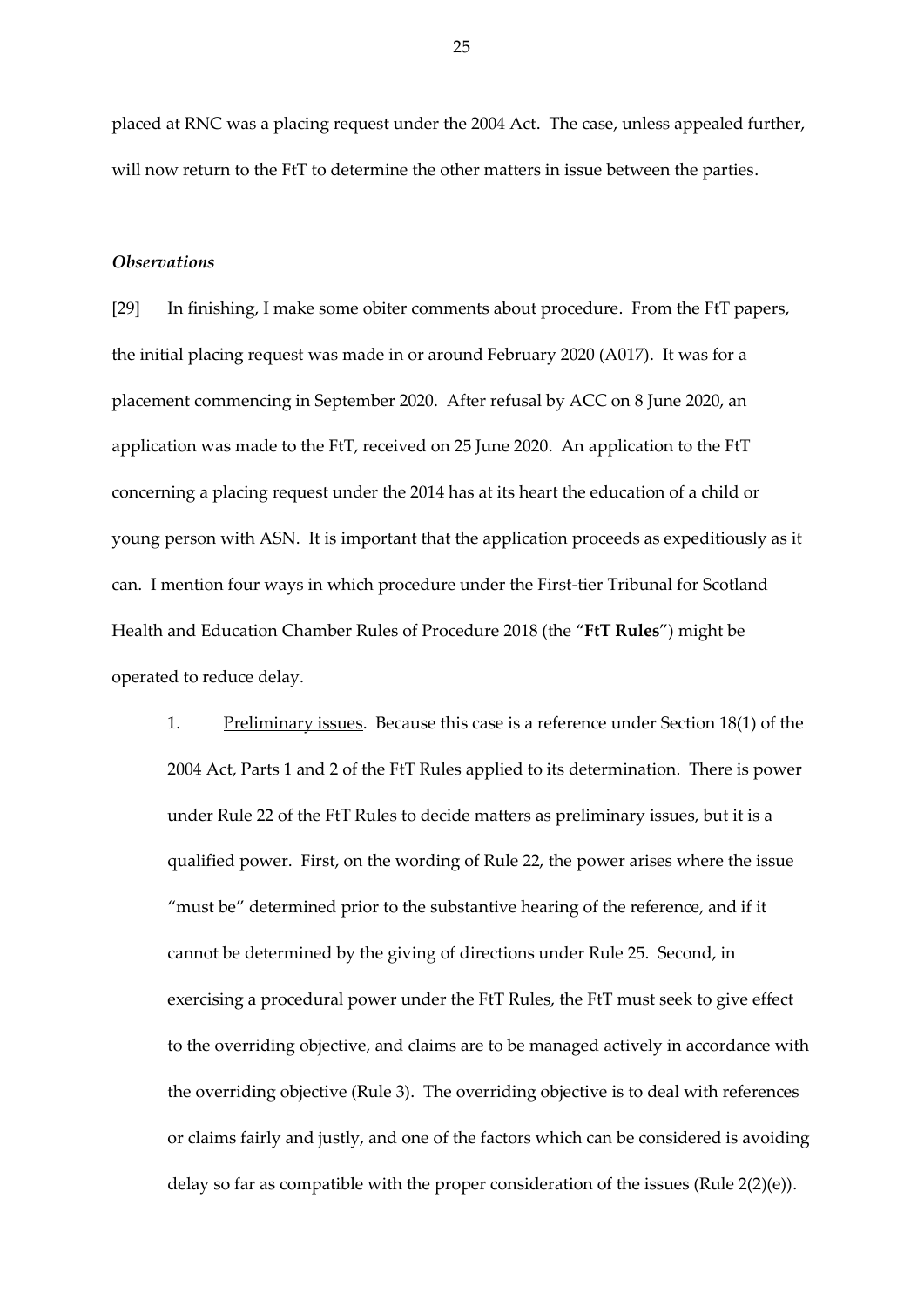If the FtT is considering making procedural orders, including to decide an aspect of the case as a preliminary issue, it is subject to Rules 2 and 3. Agreement of parties as to procedure is a factor but is not conclusive; the FtT must actively manage the case in accordance with the overriding objective. It may accord with fairness and justice to decide all issues at once, even if it makes an initial hearing in the FtT slightly longer. It is possible that another point may in any event determine the overall outcome (in this case an example would be if one of the exemptions in paragraph 3 of Schedule 2 of the 2004 Act applied). Hearing all issues together may avoid the need for multiple hearings, review and appeal processes which may arise if issues are split up. I acknowledge there may be some cases in which the criteria in Rule 22 of the FtT Rules are met, and that after balancing all relevant considerations in the light of overriding objective the FtT may properly proceed to determine a particular matter as a preliminary issue. In this case, the papers before me do not show the basis on which the FtT considered that the issue "must be" decided as a preliminary matter within Rule 22, or what consideration the FtT gave to the overriding objective and the avoidance of delay in deciding to hear part of the case as a preliminary issue.

## 2. Determination of reviews and applications for permission to appeal in the

FtT. ACC made a joint application for review and permission to appeal to the FtT. There is nothing in the FtT Rules to prevent such a joint application (although it would be advisable for grounds of review to be framed in the light of the discussion in the next paragraph). The same grounds considered in this UTS appeal were advanced for both review and appeal, and there was an additional ground of factual error in relation to the FtT's finding in paragraph 14. In response, there was a protracted procedure in the FtT, under which a different member decided whether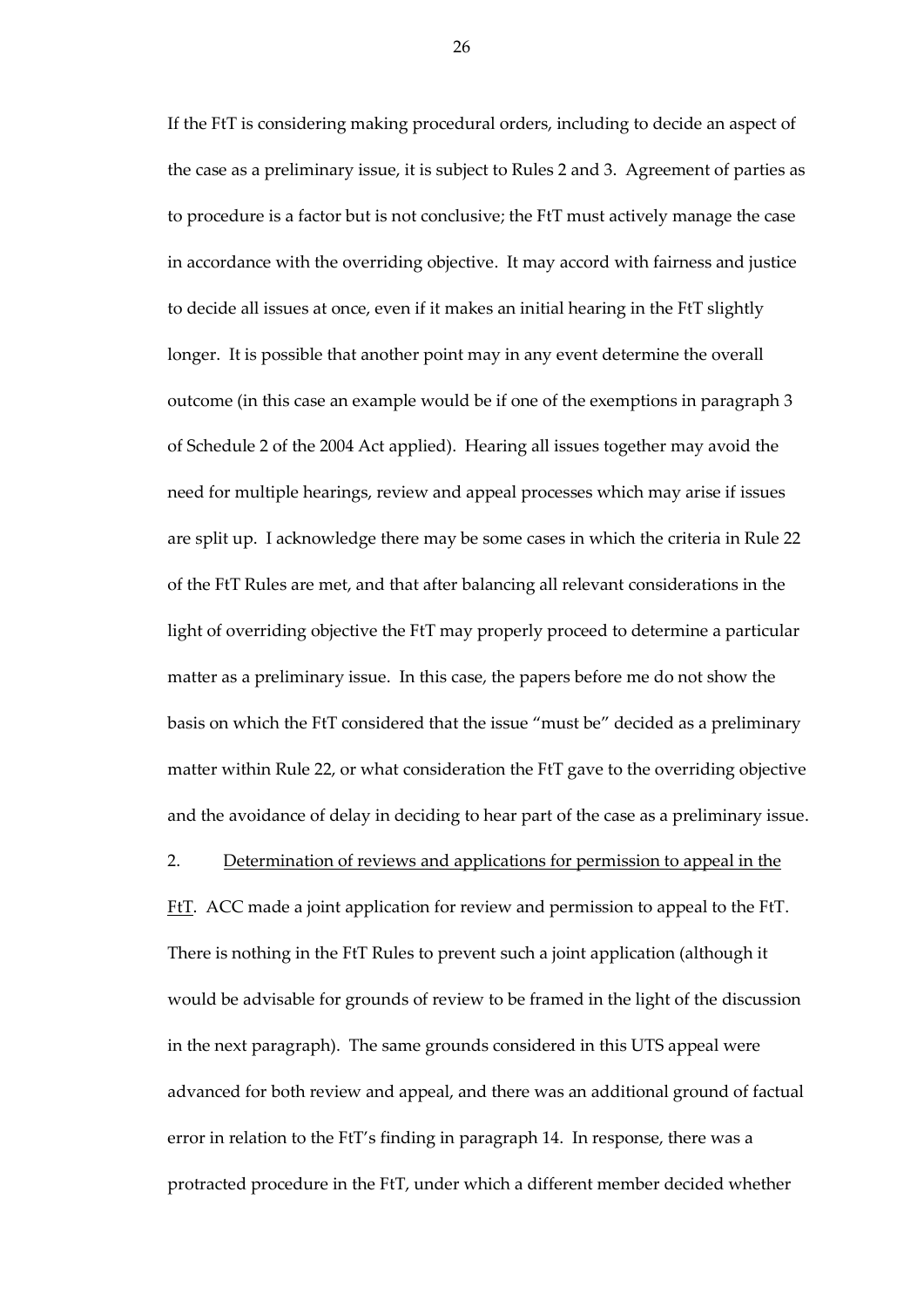there should be a review, then the original member carried out the review, the FtT requested a separate application for permission, and then the other member decided whether to grant permission to appeal. There are particular procedural requirements for determination of a review in the FtT under Rule 11 (in contrast to permission to appeal under Rules 9 and 10). But once those have been complied with, there does not appear to be anything express in the FtT rules preventing the legal member who made the impugned decision determining both the review application and the application for permission to appeal at the same time, which may reduce delay. (Reviews under Rule 11 should where practicable be undertaken by one or more of the members who made the initial decision). The same legal tests apply, whoever determines reviews or applications for permission to appeal. There is a safeguard in that, if a prospective appellant is dissatisfied with the FtT's decision to refuse permission to appeal on some or all of the grounds advanced, an application for permission may be made to the UTS (Rule 3(6) of the UTS Rules), where it will be determined by a different person.

3. The approach to review. The grounds of review and appeal presented to the FtT by ACC raised a number of legal points. Reviews are governed by Sections 43 to 45 of the 2014 Act and Rule 11 of the FtT Rules. Under Rule 11, the FtT is given a power to review any decision "where it is necessary in the interests of justice to do so". In the 2014 Act there is also provision for appeals on points of law in Sections 46 and 47, and the FtT Rules 9 and 10 govern such appeals. Prior to the oral hearing of this appeal I invited parties to make submissions on the approach to review in the UK Tribunals system under the Tribunals, Courts and Enforcement Act 2007 (the "**2007 Act**"), in cases such as *R(RB)* v *FTT* [2010] UKUT 160 *AAC and B* v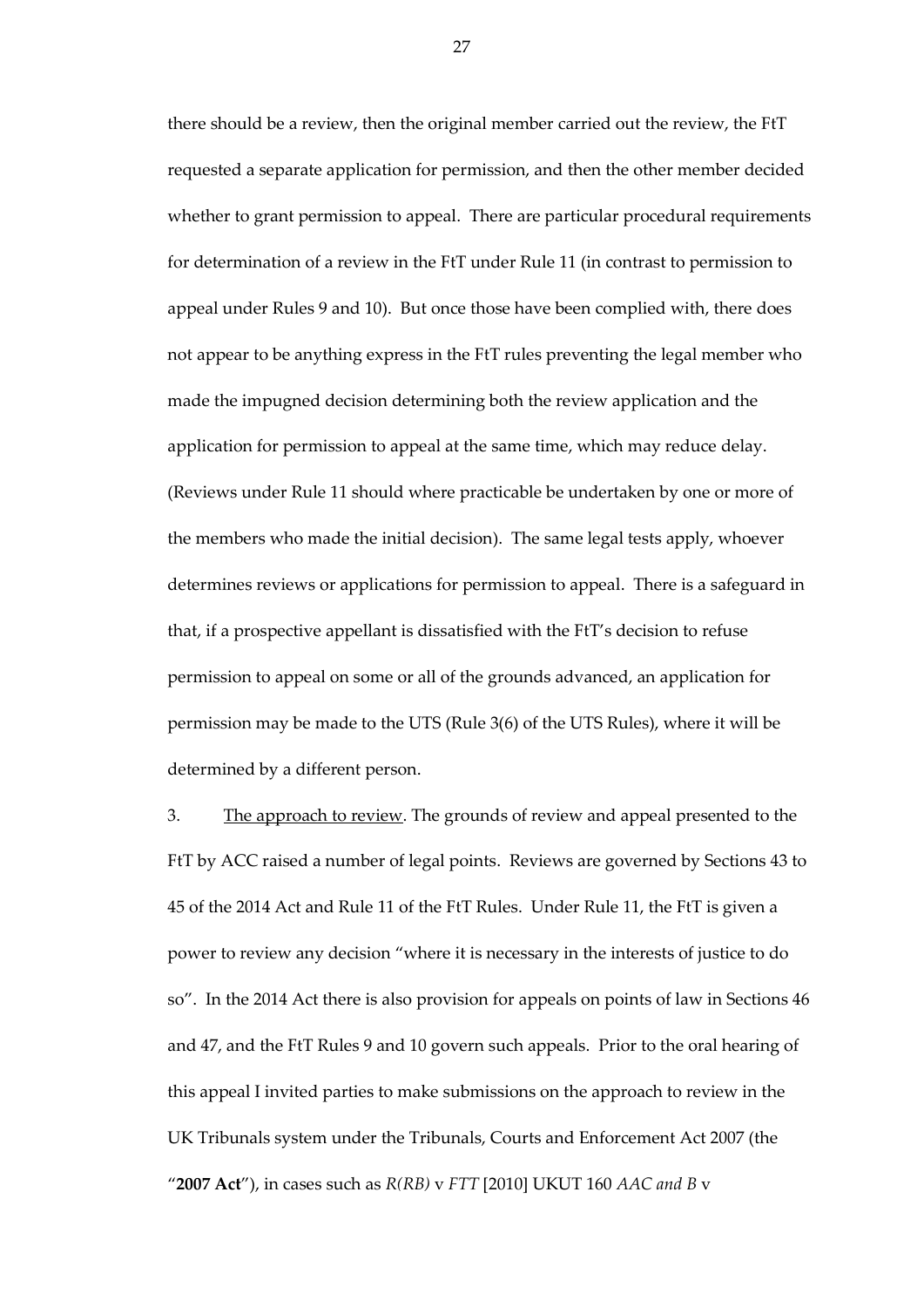*Worcestershire CC* [2010] UKUT 292 AAC (principles recently affirmed in the Court of Appeal in *Point West GR Ltd* v *Rita Bassi* and others [2020] EWCA Civ 795). Although there are some differences between the two tribunal systems, neither party challenged the application of the well-established UK Tribunals approach to reviews. Given the availability of an appeal on a point of law, in my opinion, a review is unlikely to be in the interests of justice within Rule 11 of the FtT Rules if what is being challenged is merely an arguable point of law. Set aside powers on a review under Section 44(1)(b) of the 2014 Act in my view cover situations in which there has been a clear error of law, which may encompass some material errors in fact. Review is primarily intended for cases where a decision is plainly wrong, so avoiding the need for an appeal that would inevitably succeed. This might happen, for example, if a binding legal authority or provision has been overlooked. It should be relatively obvious where this type of error exists, with the result that a review need not be an unduly time consuming exercise. Review is not intended to usurp the function of the UTS to determine appeals on contentious points of law.

4. Reasons on applications for permission to appeal. The test for grant of permission to appeal is whether there are arguable grounds for the appeal (Section 46(4) of the 2014 Act). The FtT Rules require reasons to be given only where permission to appeal on any point of law is refused (Rule 10(3)(a)). If it is decided that permission should be granted, the FtT Rules do not require a statement of reasons; the FtT need provide only a "record of its decision" (Rule 10(2)). Where permission is granted, it may not be necessary to say much more than that grounds of appeal in respect of which permission has been granted are arguable. (The UTS has powers to make further procedural orders under Rules 7, 8 and 18 if permission